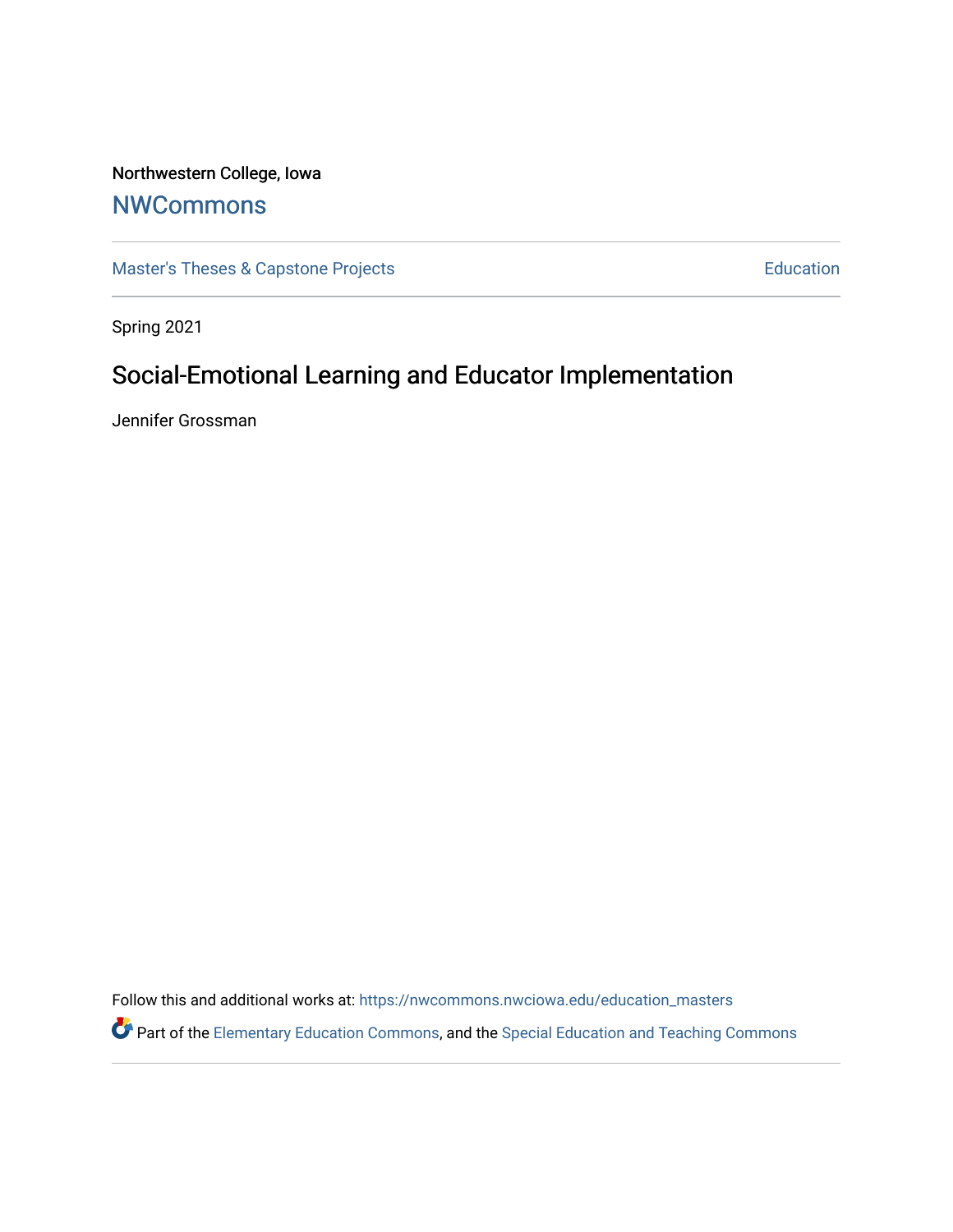# **Social-Emotional Learning and Educator Implementation**

Jennifer Grossman

Northwestern College

A Literature Review Presented

In Partial Fulfillment of the Requirements

For the Degree of Master of Education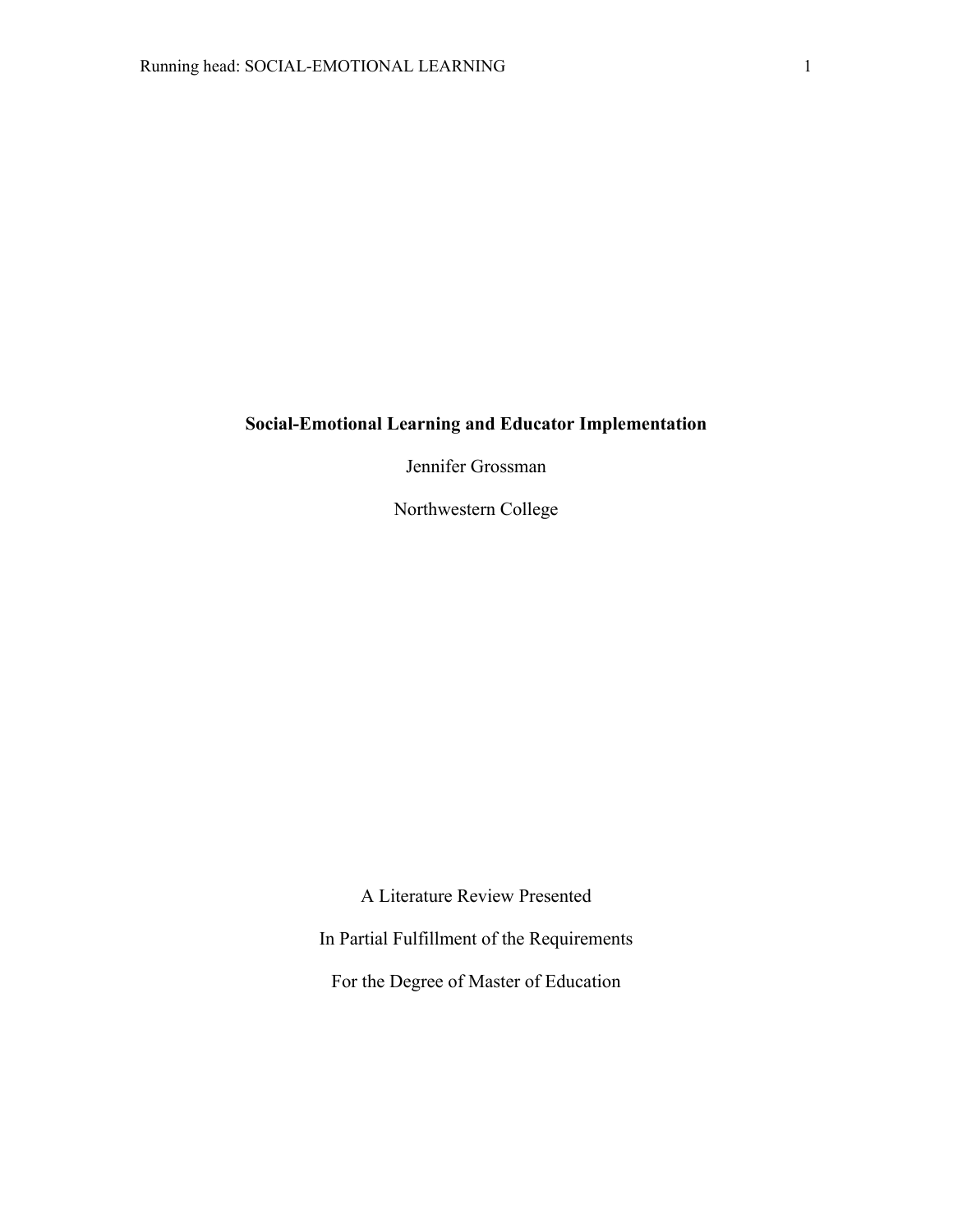#### **Abstract**

This literature review explores social and emotional learning in the elementary classroom and how educators can help support students to be academically successful. Social and emotional learning is critical to students and their success in the classroom. Social and emotional learning is defined and interventions are explained. This literature review will explore educator support, implementation, interventions, and academic achievement. Three social and emotional learning interventions are explored. The interventions are imperative in the success of every student. An analysis of social and emotional learning interventions suggests that students are academically more successful if they receive social and emotional learning interventions. This literature review examines the effects of academic success based on social and emotional learning in the classroom. Results of the study indicate that social and emotional interventions have a positive effect on students and their academic outcomes.

*Keywords:* social-emotional learning, educators, students, implementation, interventions, academic achievement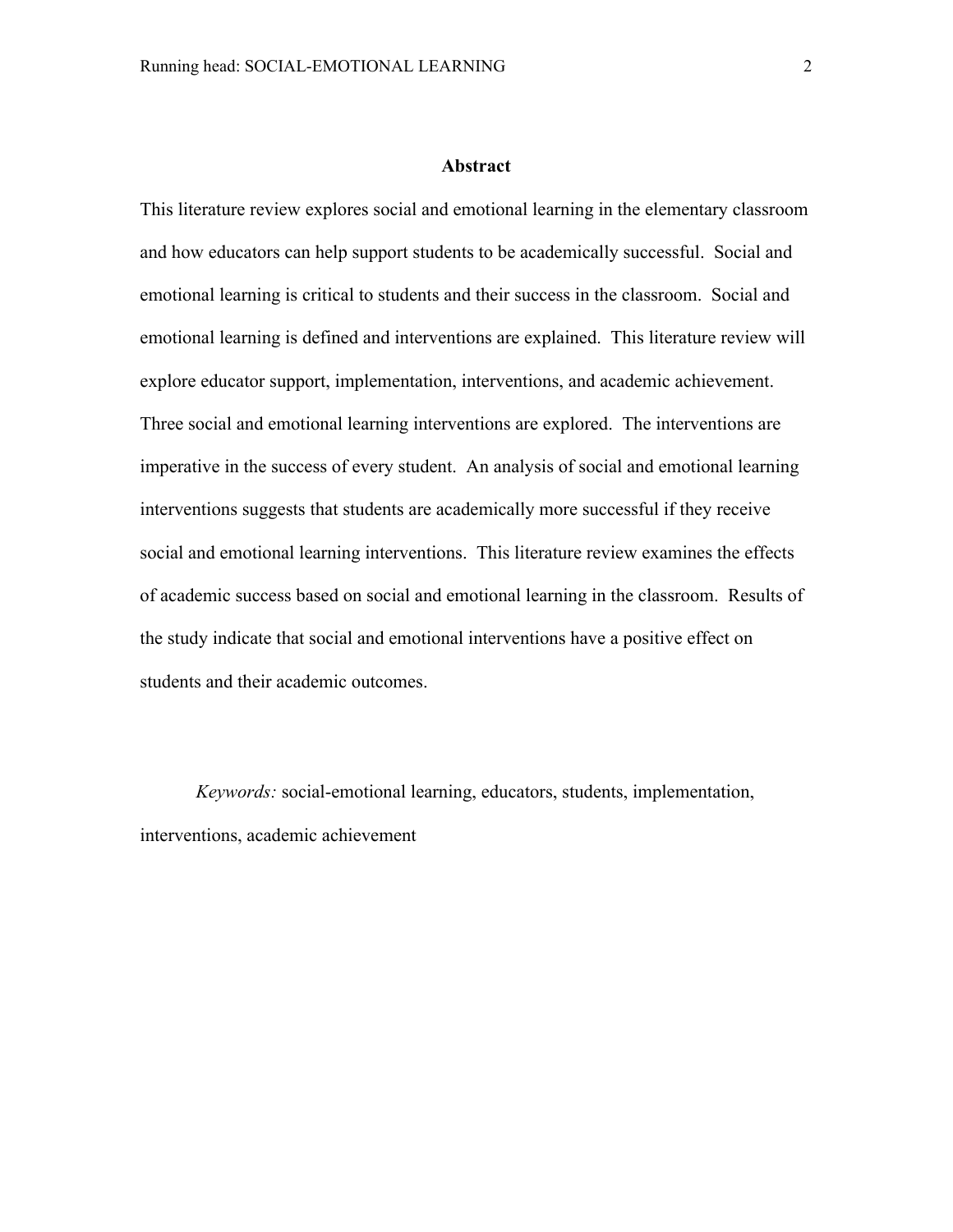# **Table of Contents**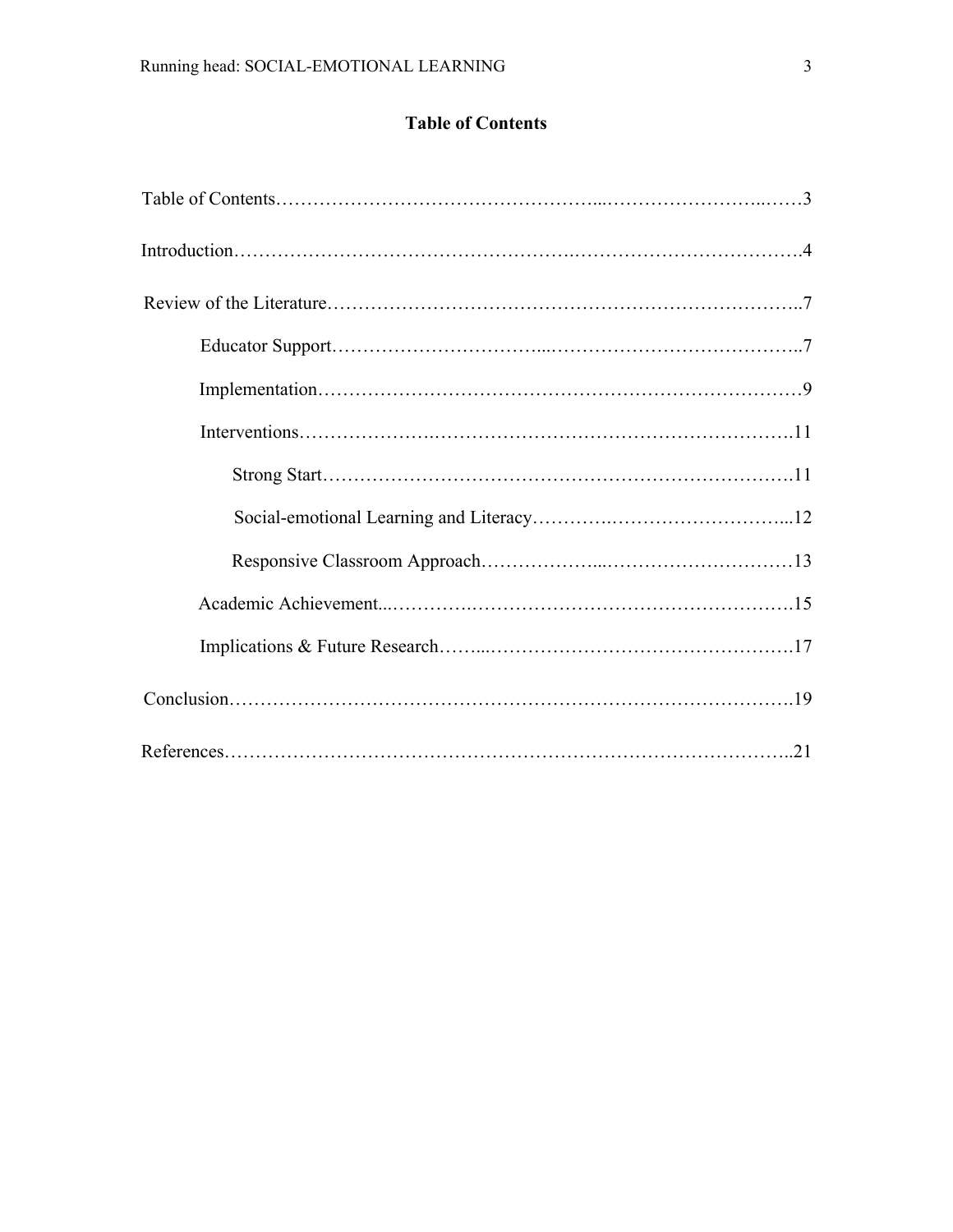### **Introduction**

Students in elementary school are faced with many challenging situations (e.g. bullying, parent involvement, health, poverty). These challenges can interfere with a student's education. Social and emotional learning (SEL) is the process of developing the skills necessary to recognize and manage emotions, develop care and concern for others, establish positive relationships, make responsible decisions, and handle challenging situations, (Bracket, Reyes, Rivers, et al., 2012). Social-emotional learning helps students gain the confidence they need to help support them while in school. Educators' professional skills play the most prominent role in explaining teacher-student relationships and the comparison to student mental health (Poulou, 2018; Hanson-Peterson, Schonert-Reichl, & Smith, 2016). The skills and competencies in social and emotional learning provide for better academic performance because students are more engaged in social environments (Bracket, Reyes, Rivers, et al., 2012). Durlak, Weissberg, Dymnicki, Taylor, & Schellinger (2011) state that many students lack the social-emotional competencies and become less connected to school as they progress from elementary school to middle and high school, and this lack of connection negatively affects their academic performance.

Students often enter school having been exposed to various risk factors (e.g. poverty, harsh parenting, maltreatment) and lacking appropriate skills to cope (Whitcomb & Merrell, 2012; Sciaraffa, Zeanah, & Zeanah, 2017). Sciaraffa and the team (2017) states that relationships provide extra support that students need when they are experiencing stress throughout their school day. Emotional knowledge skills are important predictors of social behavior (Whitcomb & Merrell, 2012). To ensure all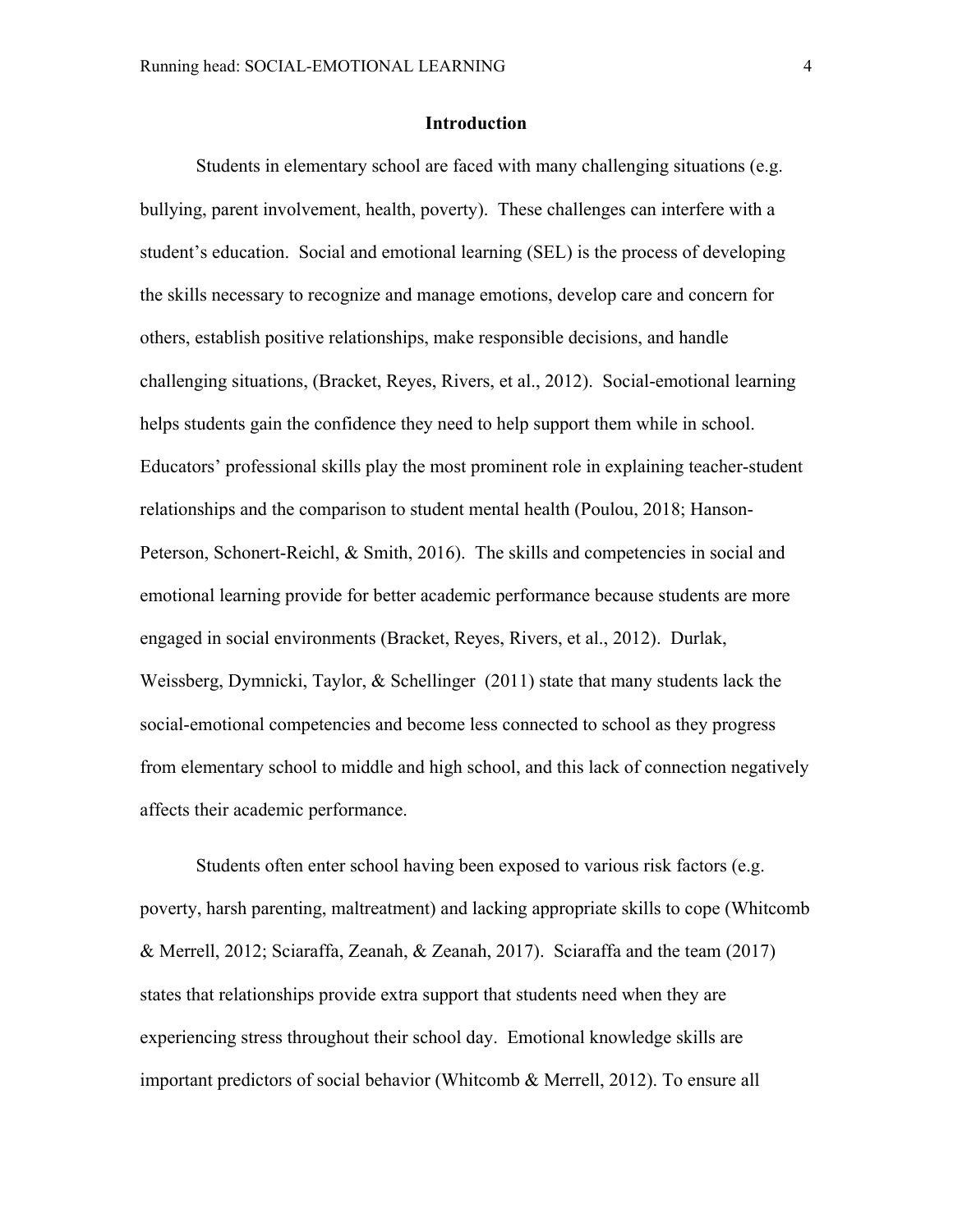students acquire and practice social and emotional interventions, educators are asked to recognize and adopt SEL practices (Whitcomb & Merrell, 2012). Educators play a critical role in helping students develop the skills needed to establish positive relationships and making responsible decisions. Educators can help support positive relationships and responsible decision-making by teaching interventions to the students.

The problem is students are faced with many challenges that set them apart from their peers and student behavior gets in the way of academic success. A significant number of children have emotional and behavioral difficulties (Daunic et. al., 2013). Educators have so many students they are responsible for and they do not always have time to sit down and talk through these problems. The students are at risk for academic delays because they are lacking necessary skills for social and emotional experiences. It is important for educators to know how social and emotional problems can influence schoolwork and how students act in the classroom. The sooner the problem is tackled, the sooner the students can get the help they need to succeed in school

The purpose of this literature review is to look at how students are impacted by social and emotional challenges and how the challenges relate to their academic success in school. Analysis of each study will illuminate how educators can effectively infuse social-emotional skills into the classroom. Educators can create a community in the learning environment by creating conditions where students feel safe and supported, (Martinez, 2016). Students who have challenges in and out of school often struggle to meet academic standards during the school day. Educators are the drivers of social and emotional learning programs and the practice in school, (Schonert-Reichl, 2017).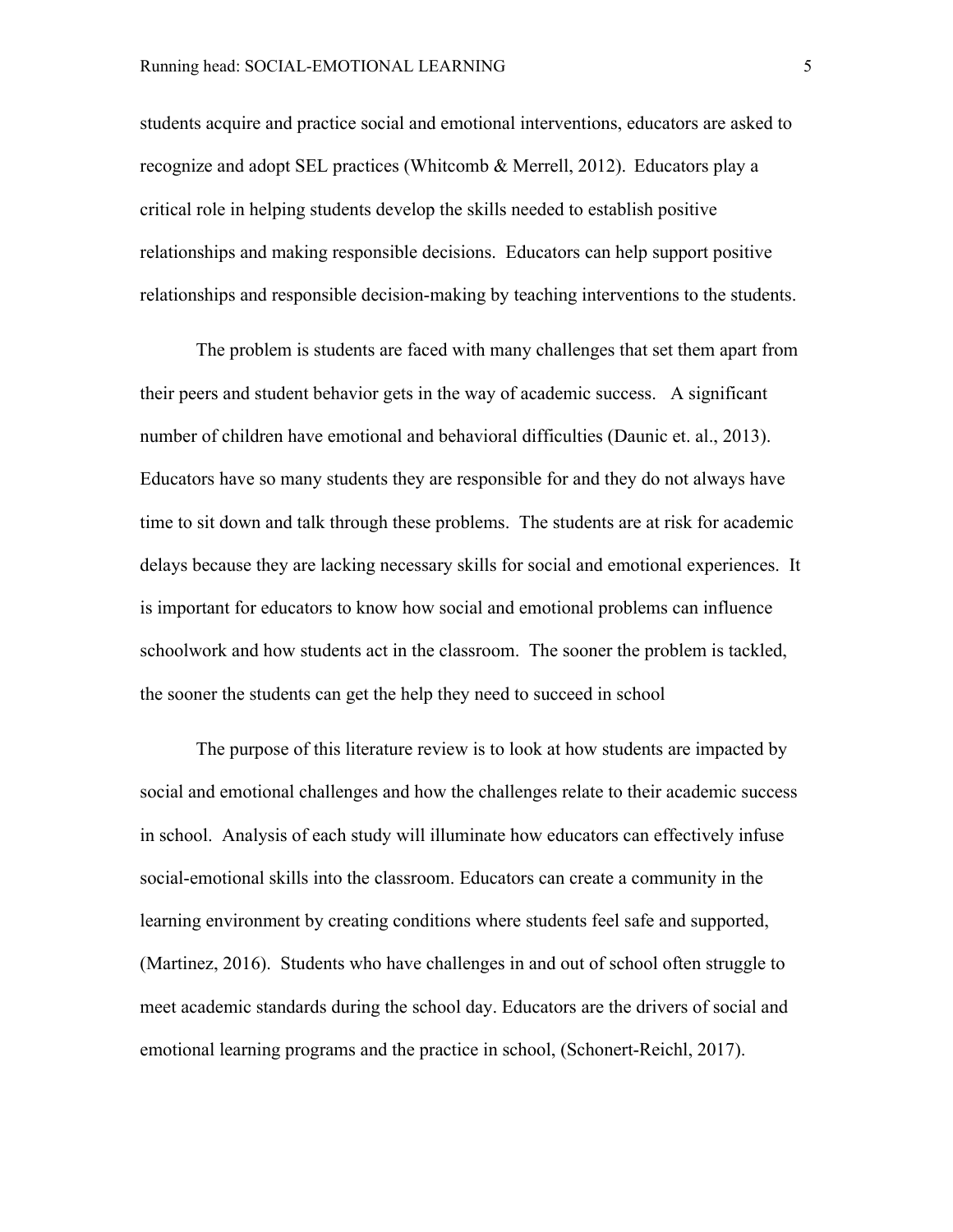This literature review will examine the research about best practices for educators planning to implement social-emotional skills into the classroom so that students experience academic success. The literature may inspire educators to ask if explicit instruction in social and emotional learning benefits student well-being and academic achievement in school? The articles reviewed were found by searching the keywords social and emotional learning, educator roles, and elementary education. Each were from peer-reviewed sources and published within the last 10 years. All articles in this review were found utilizing the ProQuest Eric and Education databases.

The structure of this review is thematic. The themes presented are educator support, implementation, and interventions. Implications of social-emotional learning in the classroom will be examined and future research considered.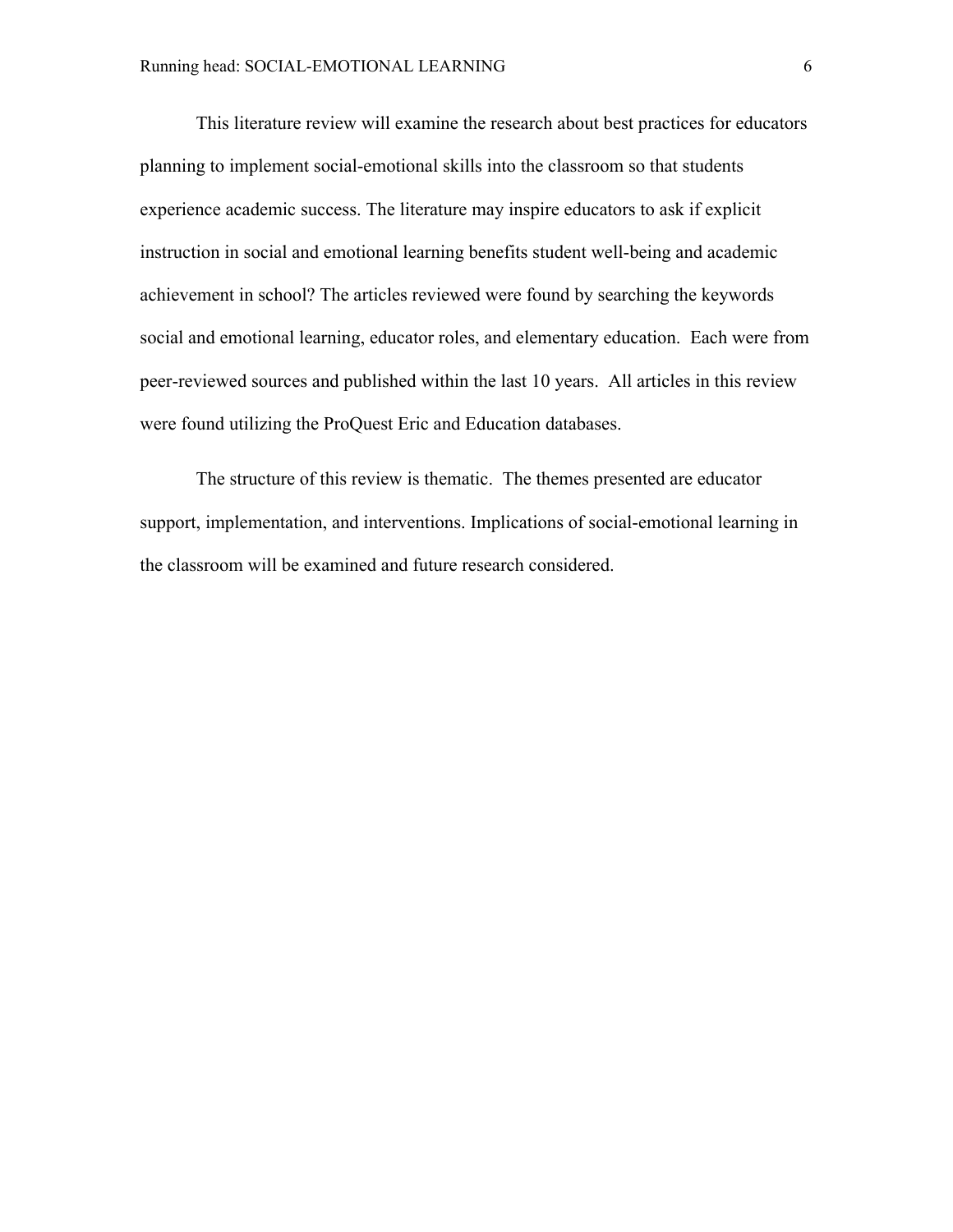# **Review of Literature**

# **Educator Support**

High stress levels tend to make educators sleep poorly and not function as well in the school setting (Schonert-Reichl, 2017). Schonert-Reichl (2017) & Neonene, Gallagher, Kelly, et al. (2019) stress the importance of educators having support for implementing SEL in the classroom environment. Fourth and seventh grade educators from Canada completed a survey called the Maslach Burnout Inventory. Student stress was measured by collecting their salivary cortisol. Educators' results in the study indicated higher levels of self-reported burnout in the classroom and indicated significantly higher levels of morning cortisol in students (Schonert-Reichl, 2017). Educators believe that SEL programs can be implemented into the classroom but emphasize support from administration on job requirements and educator responsibilities. Educators quickly become stressed when they have limited resources or the ability to change how or what they are teaching (Schonert-Reichl, 2017).

In contrast to these views, other researchers hypothesized that intervention coaches' perspectives of administration acceptance were more related to implementation than administrators' or educators' perspectives (Wanless, Patton, Rimm-Kaufman et al., 2012). The mixed-methods study completed by Wanless and the team (2012) consisted of 33 third grade educators in a mid-Atlantic U.S. school. The educators were trained in the Responsive Classroom (RC) intervention approach. They completed the training and implemented RC for one year before completing the study. After the first year of RC implementation, educators attended a one-week RC training during the summer. The training consisted of eight focus groups. The study consisted of a setting-level factors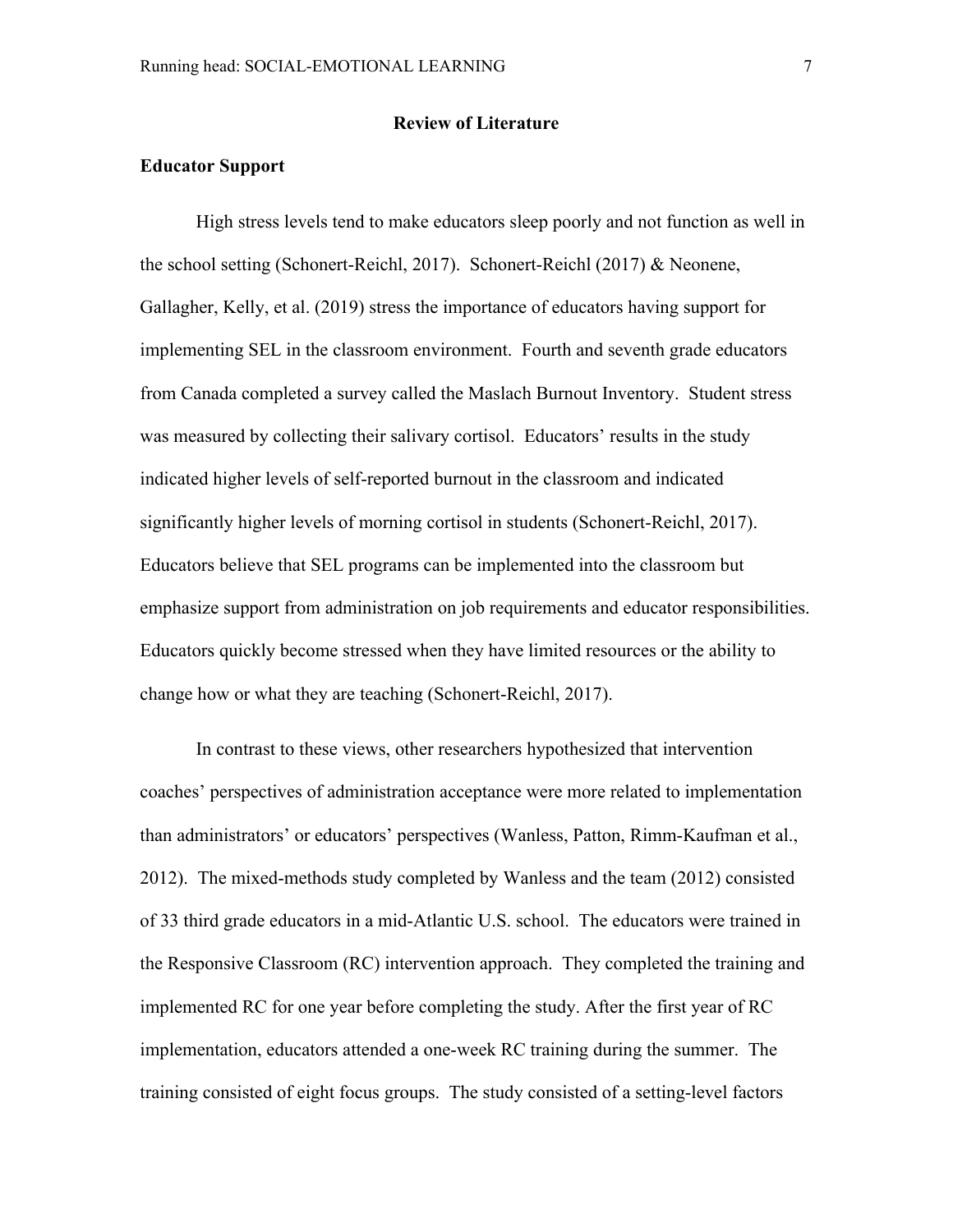questionnaire and was administered at the end of a focus group (Wanless and the team, 2012). The questionnaire consisted of two items. The first item asked educators to identify what was most helpful for implementation. The second item asked educators to identify what was most challenging for implementation.

In the setting-level factors questionnaire, educators chose schools/administration as the largest barrier (69.23%), over coaches (0.00 %), teachers (15.38 %), and students (15.38 %) (Wanless and the team, 2012). Administrations' judgments about the relevance of the intervention was instrumental to the implementation (Wanless, Patton, Rimm-Kaufman, et al., 2012). The study confirmed that coaches were the most helpful in implementation and administrators were the largest barrier or most challenging for implementation (Wanless, Patton, Rimm-Kaufman, et al., 2012). A second study was completed with educators in their second year of RC implementation. The study consisted of 48 fourth grade educators in thirteen schools. Thirteen administrators completed the study and all but one of them were from the first study. Six classroom training coaches helped with the study. A Classroom Practices Observational Measure (CPOM) that consisted of sixteen items on a three point scale was completed.

Observations were completed three times over the course of the year. Each observation was sixty minutes in length. Educators, administrators, and classroom training coaches rated administrator acceptance of social and emotional interventions (Wanless, Patton, Rimm-Kaufman, et al., 2012). Teacher and administrator ratings were not significantly related to implementation (Wanless, Patton, Rimm-Kaufman, et al., 2012).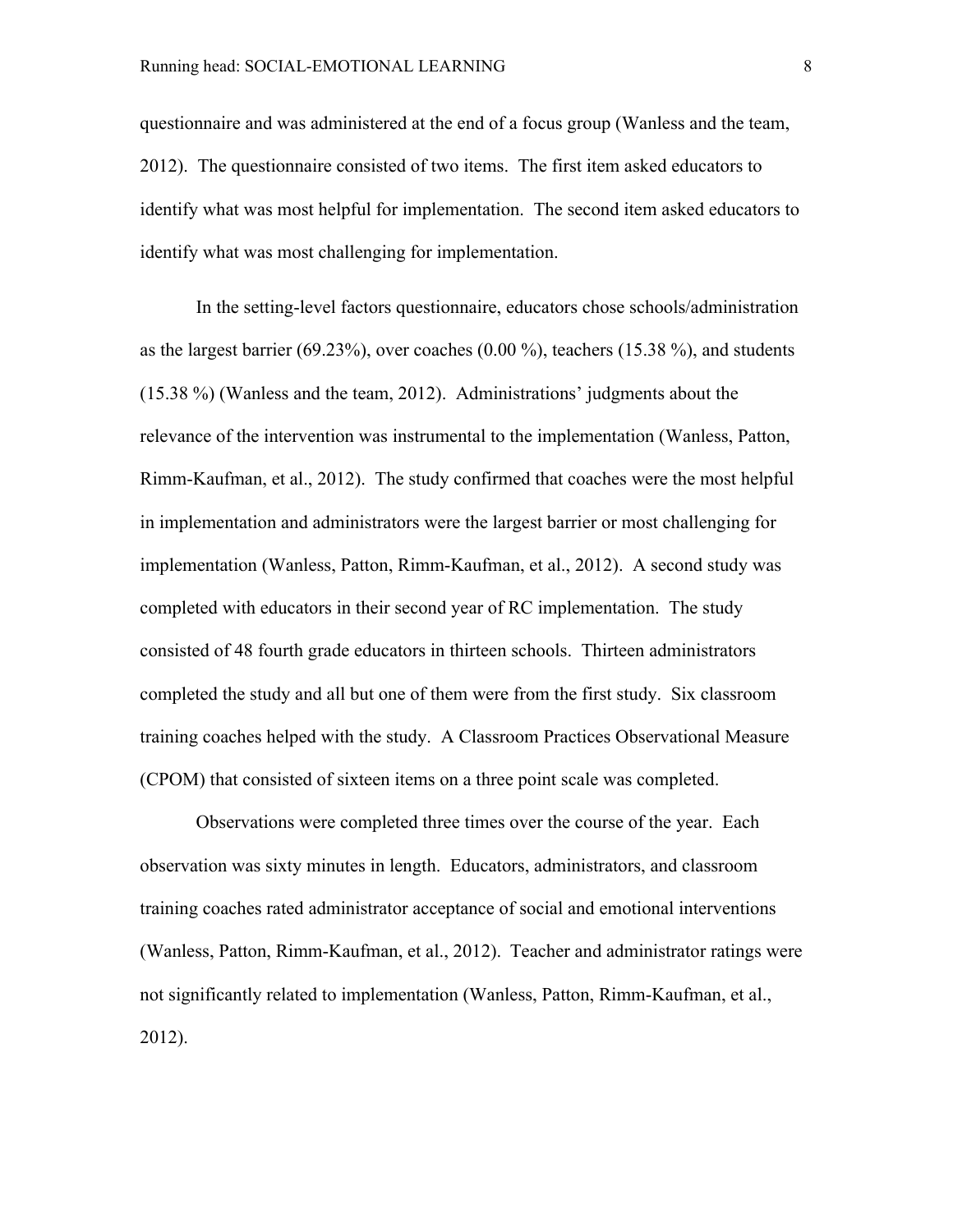A study by Reyes and the team (2012) similar to Schonert-Reichl (2017) confirmed that educator confidence during SEL instruction is more likely to continue using SEL interventions. Educators look for leadership by school administration to help with school culture and implementation of SEL (Reyes and the team, 2012). Martinez (2012) states that when SEL is implemented in schools, educators often receive limited training and support.

# **Implementation**

The impact of social-emotional learning implementation has been well researched. Recent research by Martinez (2016) has found that SEL interventions have a positive impact on student academic performance. SEL programs also help reduce student aggression and emotional distress, increase prosocial behaviors, and improve attitudes toward peers (Martinez, 2016). Research data from a similar study by (Reyes, Bracket, Rivers, Elbertson, & Salovey, 2012) confirmed that educators who lack investment in SEL and motivation to engage students in the SEL interventions would have differences between themselves and the SEL lesson. Reyes and the team (2012) assigned 812 sixth-grade students and 28 educators in 28 elementary schools from the northeastern United States to a study. The educators and students used a theoretical model that acquired the knowledge of recognizing, understanding, labeling, expressing, and regulating emotions (RULER) intervention. Student outcomes were obtained from self-reports, performance assessments, and report cards (Reyes et al.,, 2012). The study showed that educators who had high-quality implementation and taught more feeling word units had students with higher scores on social competence, social problem solving, and emotional literacy (Reyes et al., 2012).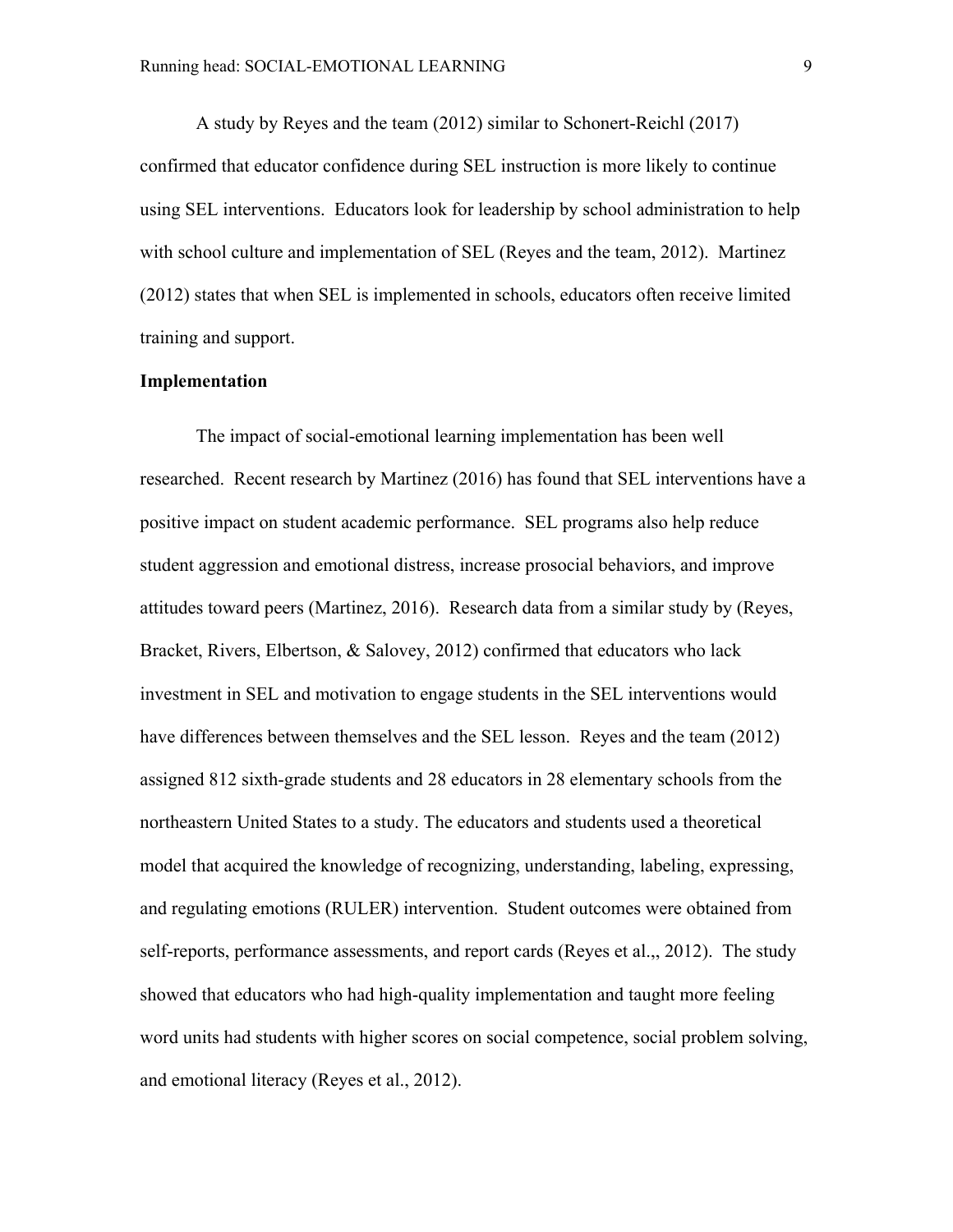Whitcomb  $\&$  Merrell (2011) agree that curriculum implementation is important to curriculum design. Educators who are able to deliver the instruction at a consistent pace will be able to provide for immediate feedback (Whitcomb  $\&$  Merrell, 2011). Martinez (2016) confirmed the idea of delivering SEL at an intensive pace benefited students and their academic instruction. Furthermore, Martinez (2016) emphasized the importance of integrating SEL into students' academics in the classroom. Four hundred students and twenty educators from a school in California participated in an action research study that looked at students' needs using a five-point Likert scale (Martinez, 2012). The survey that was utilized in the action research by Martinez (2012) measured three climate factors such as accountability, respect, and empathy, in addition to loyalty, learning, and safety. On average, students and educators perceived learning and empathy as positive areas of school climate, while safety and respect were the lowest scores. Reyes and the team (2012) found that SEL interventions create emotionally supportive environments at school. When educators are involved in the design and development of the interventions, they become more positive about implementing the interventions in the classroom (Martinez, 2016).

A study conducted by Rimm-Kaufman et al., (2014) had similar views of socialemotional implementation in the classroom. The study consisted of 63 fifth-grade teachers and 387 fifth-grade students across twenty Mid-Atlantic school districts around New York. The schools were randomly placed into intervention groups (Rimm-Kaufman et al.,, 2014). The study was a three-year randomized controlled trial of the Responsive Classroom (RC) approach. This approach is an instructional delivery and socialemotional learning intervention designed to provide educators with skills needed to create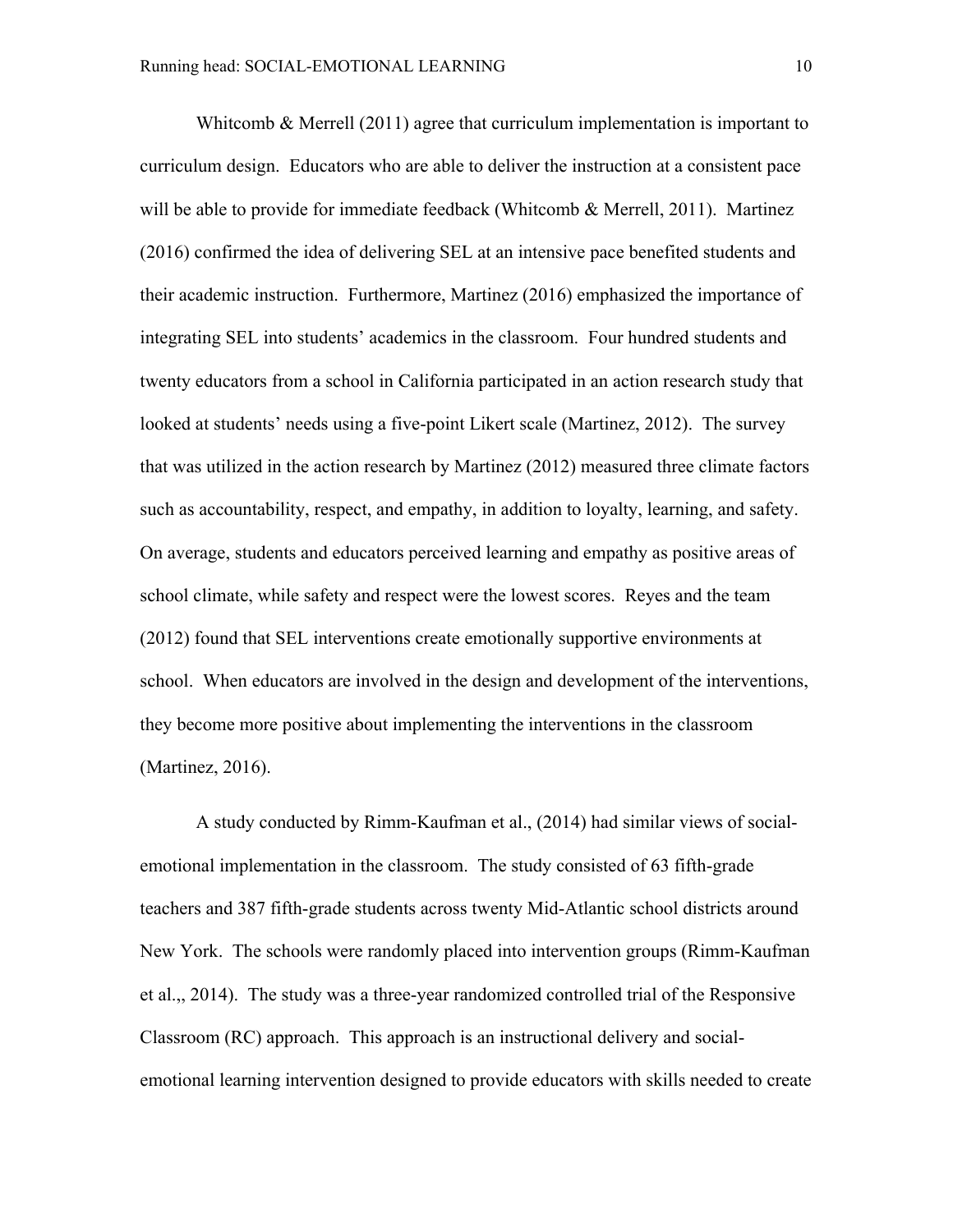positive, caring, and well-managed classroom environments. The study found that the relationship between the RC approach and greater student-teacher relationships was evident in implementation of SEL interventions (Rimm-Kaufman et al.,, 2014).

The social and emotional skills implemented by educators can positively affect students and how they react toward peers and other adults. Studies completed by (Martinez, 2016; Reyes et al., 2012; Whitcomb & Merrell, 2011; & Baroody et al., 2014) have begun to provide insight on the effects of educator social-emotional implementation in the classroom. Implementing social-emotional learning interventions in the classroom could provide educator structure in order to meet the needs of the students.

## **Interventions**

Strong Start K-2 is one of many social-emotional learning curriculums for students in kindergarten through second grade (Whitcomb & Merrell, 2012). The intervention was designed to evaluate behaviors and their effect on students. A study by Whitcomb & Merrell (2012) was completed with four first grade classrooms in two public elementary schools. The schools were located in the Pacific Northwest. One school contained three classrooms that participated and another school contained one classroom that participated. A total of eighty-three students participated. The two schools were from the same district and they both implemented a universal tier of positive behavior intervention and support (PBIS) for more than five years.

Administration received a strong start manual and nominated first grade teachers in their buildings to deliver the intervention. A pretest was administered thirteen weeks before the intervention. Another test was administered during the intervention. A third test was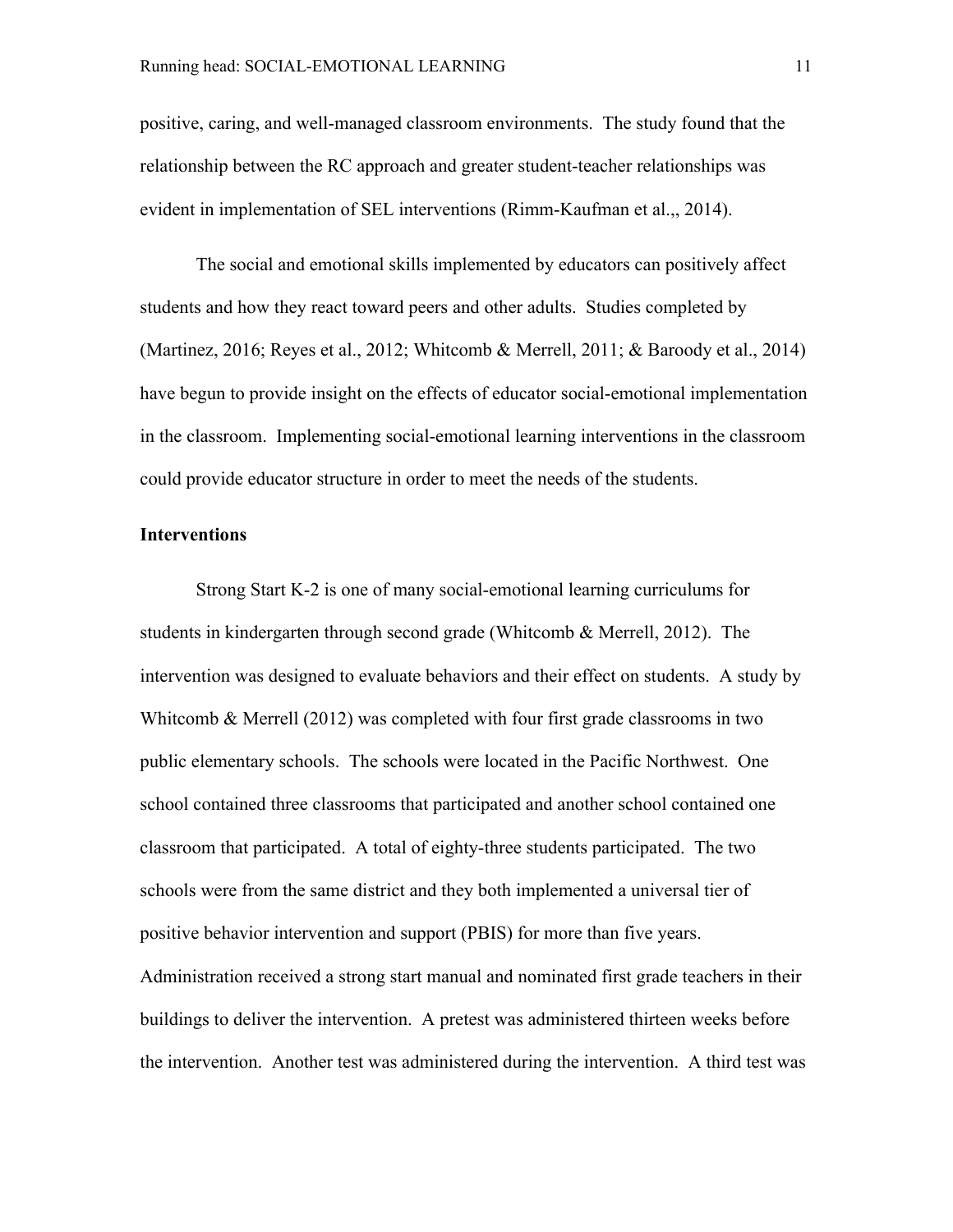administered after the completion of the intervention. The tests all looked at content knowledge, peer relations, and problem behaviors.

The Strong Start K-2 lessons were implemented during the months of January through April, with one lesson taught each week. Implementation checklists were used to conduct components of the Strong Start intervention. Graduate students observed and collected data. The graduate students used these checklists and made notations of their observations. Data was also collected on how long a lesson lasted, how often the educator provided students with opportunities to respond, how often students responded, and how often educators provided praise (Whitcomb & Merrell, 2012). Students had better peer relations after the intervention had finished. Problem behaviors went up slightly from before the intervention period. A similar study by Gunter, Caldarella, Korth, & Young (2012) hypothesized that the strong start program was not implemented with fidelity. Roughly 90% of educators completed the study. There were no indications of academic success noted.

Social-emotional learning and literacy is another intervention that ties SEL in with literacy. The intervention focuses on self-regulation of emotions and behavior, as well as literacy instruction. The intervention consists of five competencies: selfawareness, self-management, social awareness, relationship management, and responsible decision making (Daunic et al., 2013). Five coordinated units were delivered and each consisted of three lessons. A storybook was read on the first day of each lesson. The books were chosen based on developmental appropriateness, emotional topics, ethnic diversity, and illustrations that support social-emotional vocabulary (Daunic et al., 2013). After the story was read to the students, a discussion about respecting others and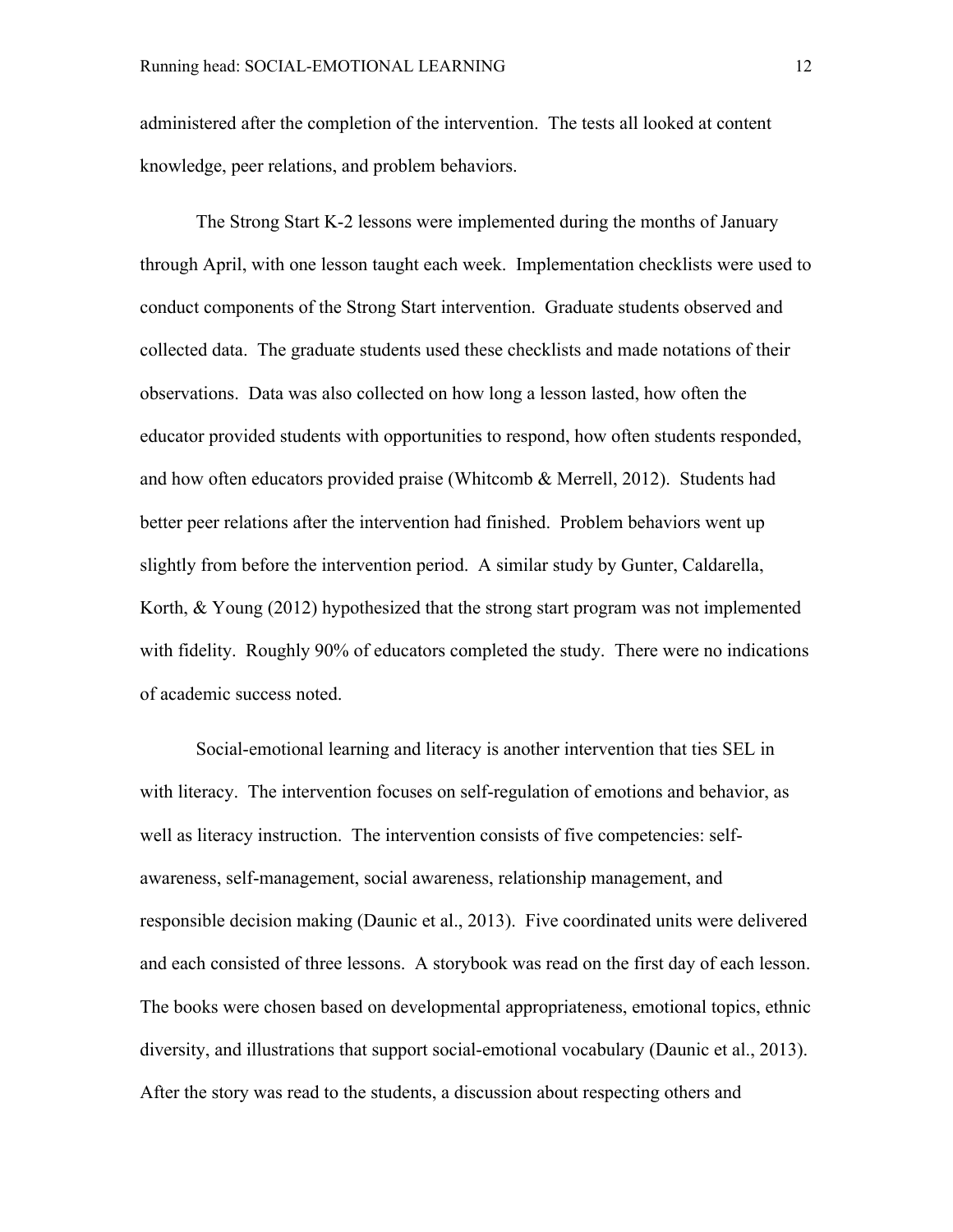responsible decision making took place. Vocabulary instruction was taught with each lesson. The vocabulary words were pronounced, meanings were explained, and the words were used in multiple contexts (Daunic et al., 2012).

Role plays and scenarios were enacted after the third lesson of SEL and literacy had been completed. The intention of the role plays was for students to practice social and emotional situations that could rise in their personal lives. The intervention was completed with two large elementary schools in Florida. All students were in kindergarten and were from two separate classrooms. One room was a control group and the other was a treatment condition group. The treatment group consisted of twenty-six boys and four girls. The control group consisted of twenty-three boys and four girls. A behavior rating inventory form was filled out by the educators. A clinical assessment of behavior rating form that consisted of seventy questions was filled out for each student. A reading mastery test was completed for each student. A reading mastery test is a comprehension test that identifies student strengths from listening to the storybook. Students in the treatment group were at higher risk for behavior regulation and lower risk for social skills. The study findings indicated that integrating SEL and literacy can lead to self-regulation improvements and should enhance positive social development (Daunic et al., 2012). The study indicated that SEL integration can lead to more positive academic success.

Another type of intervention is the Responsive Classroom (RC) approach. Responsive Classroom approach is a social and emotional learning intervention designed to provide educators with skills needed to create a caring and well-managed classroom environment (Baroody, Rimm-Kaufman, Larsen, & Curby, 2014). The RC approach is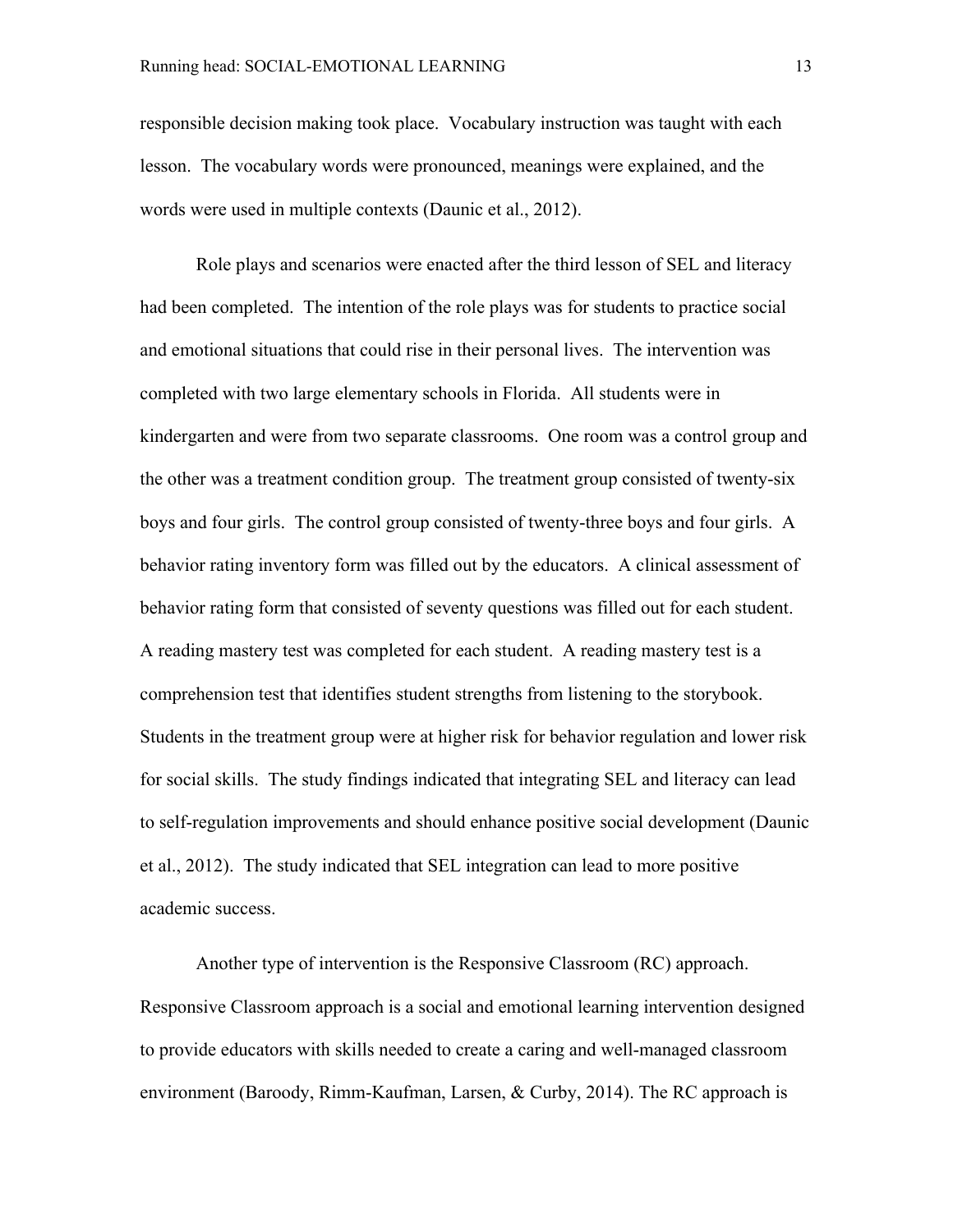designed to provide teachers with skills needed to create a caring, well-managed classroom environment that ultimately strengthens teachers' instructional efforts, improves teachers' and students' social and relational skills, and enhances students' academic and social outcomes (Baroody et al., 2014). The RC approach is an SEL intervention developed by the Northeast Foundation for Children (NEFC) to create classroom environments that are conducive to children's social, emotional, and academic growth (Baroody et al., 2014).

A study conducted by Baroody and the team (2014) consisted of 63 fifth-grade teachers and 387 fifth-grade students across twenty Mid-Atlantic school districts. A seven item parent questionnaire was filled out, along with a teacher questionnaire. The teacher questionnaire consisted of questions about the teacher's instructional teaching efficacy and years of teaching experience. Student's working memory was assessed using the working memory subtest and it consisted of twenty-one items. Educators completed two additional measures of the use of RC practices: Classroom Practices Teacher Survey (CPTS), a 46-item teacher-reported assessment of their adherence to RC practices, and Classroom Practices Frequency Survey (CPFS), an 11-item survey of the frequency of practice use (Baroody et al., 2014). Approximately one-fifth of teachers reported that conflict with students was not present (23%), and approximately two-thirds of teachers (66%) reported that conflict with students was rare (Baroody et al., 2014). The results indicated that RC training was a significant predictor of the use of RC practices. No evidence of academic success was reported.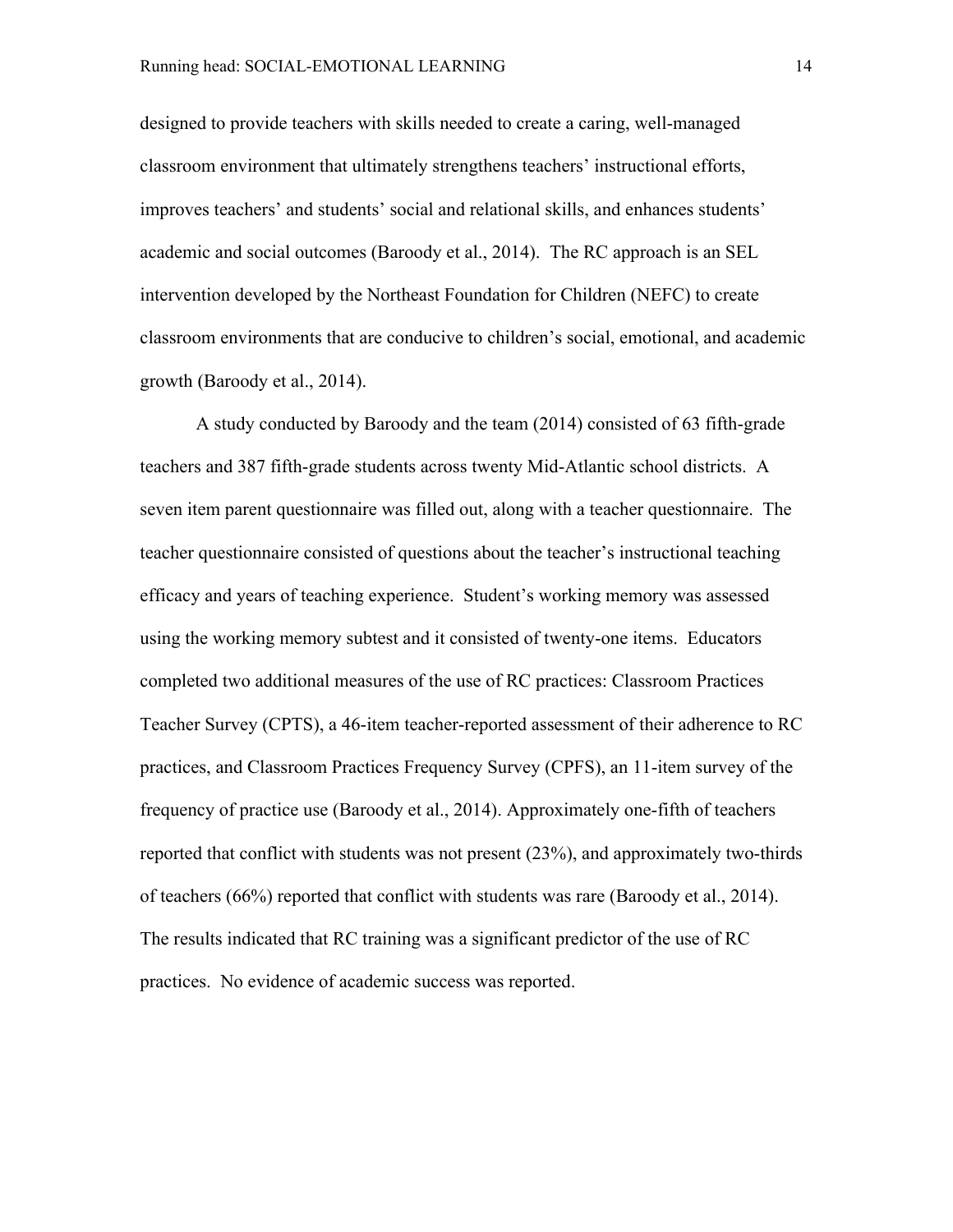# **Academic Achievement**

Social emotional learning interventions are directed toward increasing students' social and emotional competence skills while also promoting students' academic success in the classroom (Humphries, Williams, & May, 2018; Ferreira, Martinsone, & Talic, 2020). Durlak and the team, (2011) found that students who participated in a social and emotional learning intervention had an eleven percent increase in academic performance. Educators set the overall tone of their classrooms including the academic and social expectations for their students (Humphries and the team, 2018). Jones et al., (2017) states that students who can effectively manage their thinking, attention, and behaviors are more likely to obtain better grades.

A study completed by Schonfeld, Adams, Fredtsrom, et al., (2015) measured academic achievement in ELA through year-end report cards. A control study and intervention study was conducted. The controlled group was assigned to the Promoting Alternative thinking Strategies (PATHS) and the intervention group was assigned to an intervention that is used within the school. Schonfeld and the team (2015) assigned 1,394 third-grade students in 24 elementary schools from a northeastern city in the United States to the study. Data was collected beginning in the Fall of 2004 (Grade 3) through the Spring of 2008 (Grade 6) (Schonfeld et al., 2015). Bi-weekly educator reports were obtained on how many PATHS lessons were taught. Student state mastery tests were reviewed in March of every year. For reading mastery test scores in the 4th grade, the probability of those in the intervention group attaining basic proficiency status was 1.72 times higher than the probability of those in the control group attaining basic proficiency status. There were no significant differences in fifth and sixth grade scores. For reading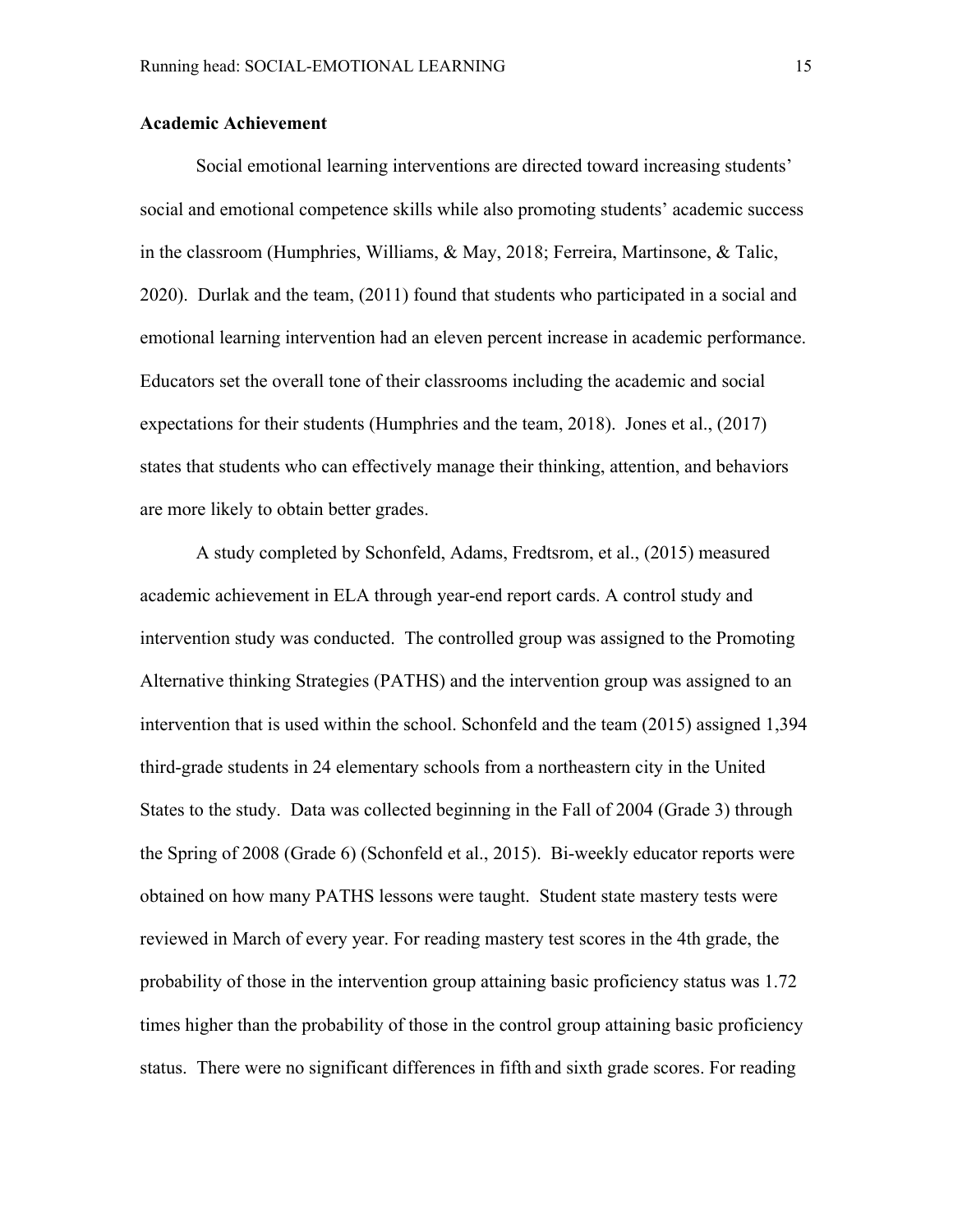mastery status, the number of lessons was a significant predictor of 6th grade basic proficiency. Specifically, the probability of attaining basic proficiency status is increased 1.37 times for each additional lesson taught. The study indicated that students who are exposed to social and emotional interventions will have higher academic scores.

Positive Behavioral Interventions and Support (PBIS) is a systems-level approach that is used by school districts to promote a positive school culture and support the teaching and learning environment (Kelm, McIntosh, & Cooley, 2014). PBIS focuses on guiding schools in choosing practices to encourage success of all students. PBIS is a three-tier model. The primary tier supports all students, whereas, the secondary tier targets small groups of students and tailors the interventions to their specific needs. The third tier provides individualized supports to students who have more complex needs (Kelm, McIntosh, & Cooley, 2014). A study completed with approximately 15,000 students (Grade 4 & 7) and 49 schools in Canada confirmed more successful academic achievement in students who completed the PBIS intervention compared to those students who did not complete the intervention. Defined expectations consisted of safe, helpful, accountable, respectful, positive (SHARP). Educators were provided with lesson plans and taught the lessons on their own time. Evidence from the PBIS study indicated positive academic and behavioral outcomes for students (Kelm, McIntosh, & Cooley, 2014).

A study completed by Low, Smolkowski, Cook, & Desfosses (2019) examined developmental trends of social and emotional skills across two years and evaluated the impact of the adopted social and emotional learning program, Second Step. This intervention utilizes explicit and implicit learning strategies to promote critical social,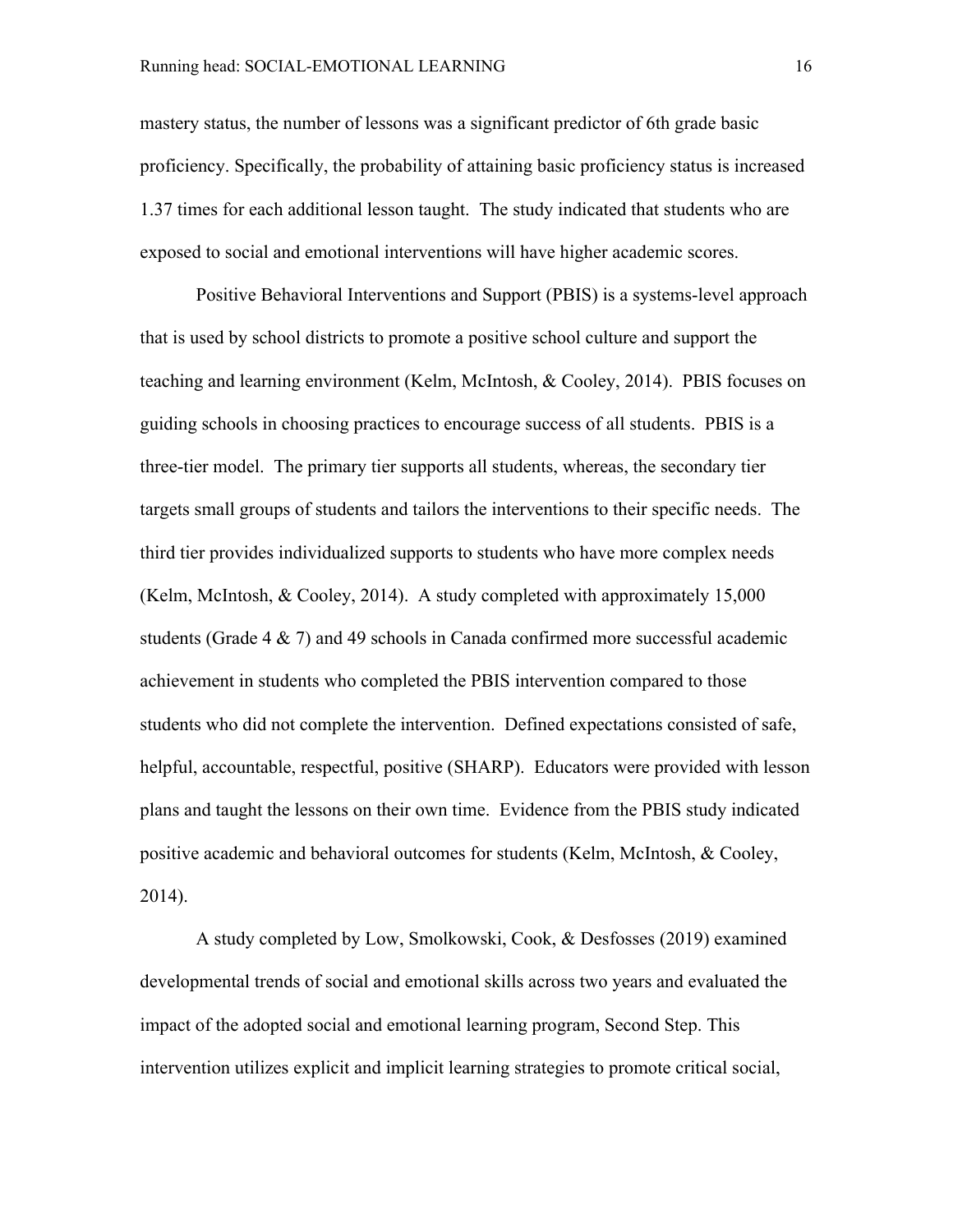emotional, and executive functioning skills (Low et al., 2019). The curriculum is grade specific and allows educators to deliver instruction at a developmentally appropriate stage. Sixty-one schools from Washington and Arizona were randomly assigned to the intervention. Students ranged in grade levels from kindergarten to third grade and were from six school districts. The student outcomes were assessed through teacher ratings of student social-emotional skills and problem behaviors, academic tests, and direct observations in students' learning environment. The results of the study indicate that students who began the study in kindergarten had better reading achievement scores compared to those who started the study in grades one and two (Low et al., 2019). This data indicates that students who receive interventions early on will be more successful in academics, compared to those who start the interventions in later grades.

A similar study by Wallender, Hiebel, PeQueen et al., (2020) investigated the effects of the Second Step approach. Participants in this study were from a rural Midwestern school district. A pre-survey and post survey was administered to the students before and after the study. Similar to Low et al, (2019) the study was conducted over a two-year time span and the second step approach was taught. The study contained a quantitative collection of data from the students. The data was based on perceived selfregulation and problem solving (Wallender, Hiebel, PeQueen et al., 2019). The study concluded that there were no significant changes in self-perceptions over time.

## **Implications and Future Research**

The research has a number of important implications for future implementation. Consistent with Sklad et al., (2012) Second Step was more beneficial in reducing rather than preventing problem behaviors. Second, although students improved on several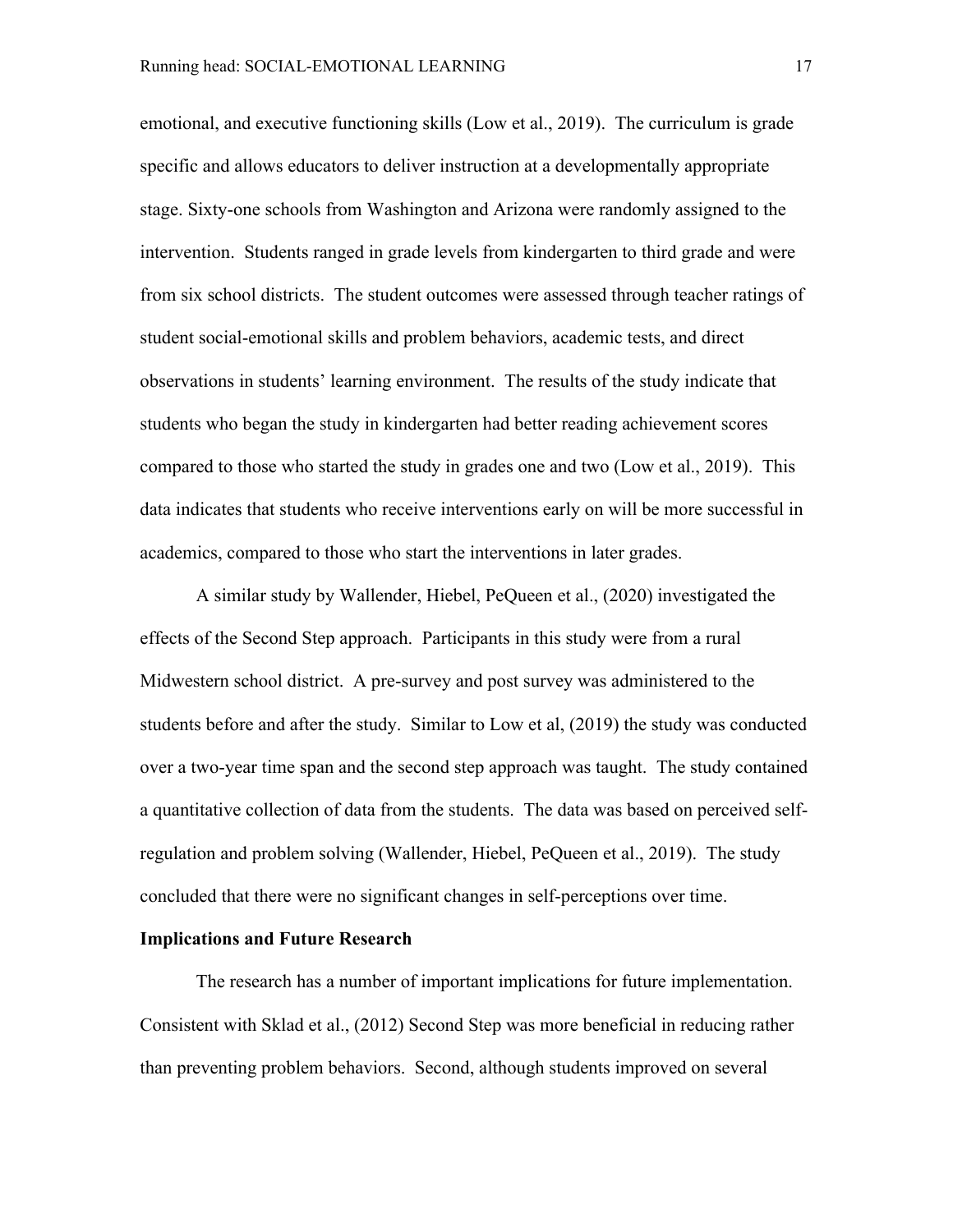measures of social-emotional competence, most gains declined during summer months (Low, Smolkowski, Cook et al., 2019). Third, although SEL was delivered universally, students did not respond uniformly. Finally, the Second Step SEL intervention was delivered to elementary students only.

Research suggests a positive relation between educators' SEL implementation and student academic success. SEL programs improved students' social-emotional skills, attitudes about self and others, connection to school, positive social behavior, and academic performance (CASEL, 2021). Furthermore, the impact of SEL interventions demonstrated a positive impact on school grades and academic achievement.

Future research needs to be conducted on the effects of students who have no issues with social and emotional challenges. Several studies were conducted utilizing student perception questionnaires; however, elementary students may not know the difference between perceived and real social-emotional skills. Another area that needs to be researched in greater depth is longevity of the SEL interventions. A few studies were conducted over a few years and others were conducted over a few weeks. In order to know the greatest positive impact on academic success, conducting the research over a few years and following the same students will be beneficial. Conducting more quantitative research would be beneficial given a lot of the research was centered around qualitative research. Future research should also employ a more rigorous screening procedure. Data from multiple academic areas should be assessed. Only a few of the studies collected information on academic achievement in reading and math; however, other subjects were not assessed. Further research should be conducted regarding the benefits of academic success when SEL is implemented in the classroom.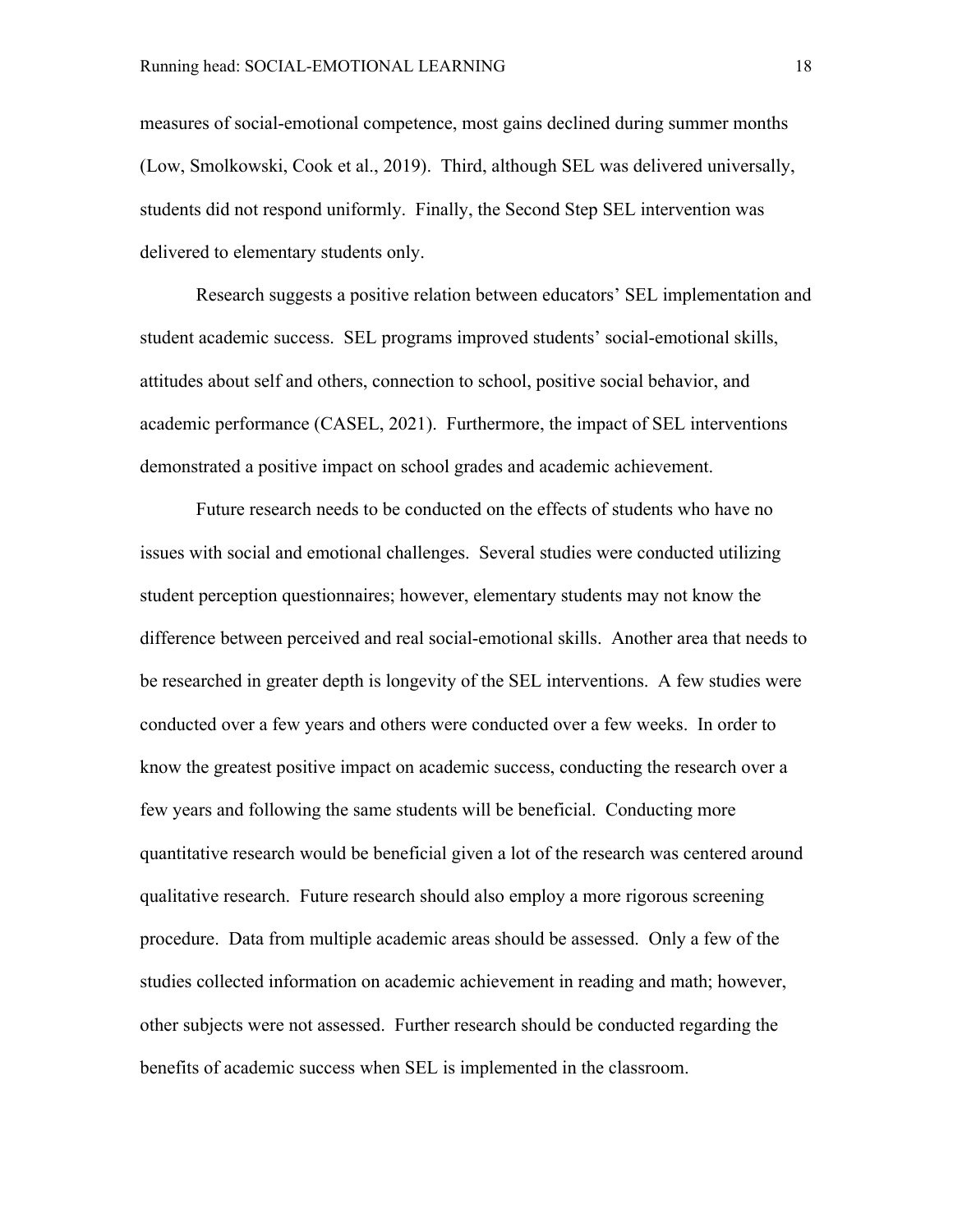#### **Conclusion**

Results from data that were collected by various researchers indicate that academic success is improved with social and emotional interventions (Lawson, McKenzie, Becker, et al., 2018; Gubi & Bocanegra, 2015; Zolkoski, Aguilera, West et al., 2020). There are many different interventions that can be implemented in a classroom; however, the educator must be willing to do research on different interventions and see what fits the needs of his or her students. Educators must have the acceptance from administration before implementing a SEL intervention. Administration and educators must work together toward one common goal to allow students growth in their academics. It is necessary for educators and students to work together toward the completion of a social and emotional learning intervention.

Many social and emotional interventions lead to an increase in social and emotional skills and improve academic achievement. Providing students with a wellrounded intervention for social and emotional learning will help students with their academics. Implementing social-emotional learning interventions in school is a promising approach to promote critical social and emotional competencies for all students (Lawson, McKenzie, Decker, et al., 2019). Evidence of SEL effectiveness is positive and research indicates that SEL interventions produce academic gains in addition to improved student social, emotional, and behavioral functioning (Meyers & Hickey, 2014).

There is an astounding amount of research on social-emotional learning interventions and the implementation of the interventions in the classroom can help improve student academic achievement. This literature review has examined how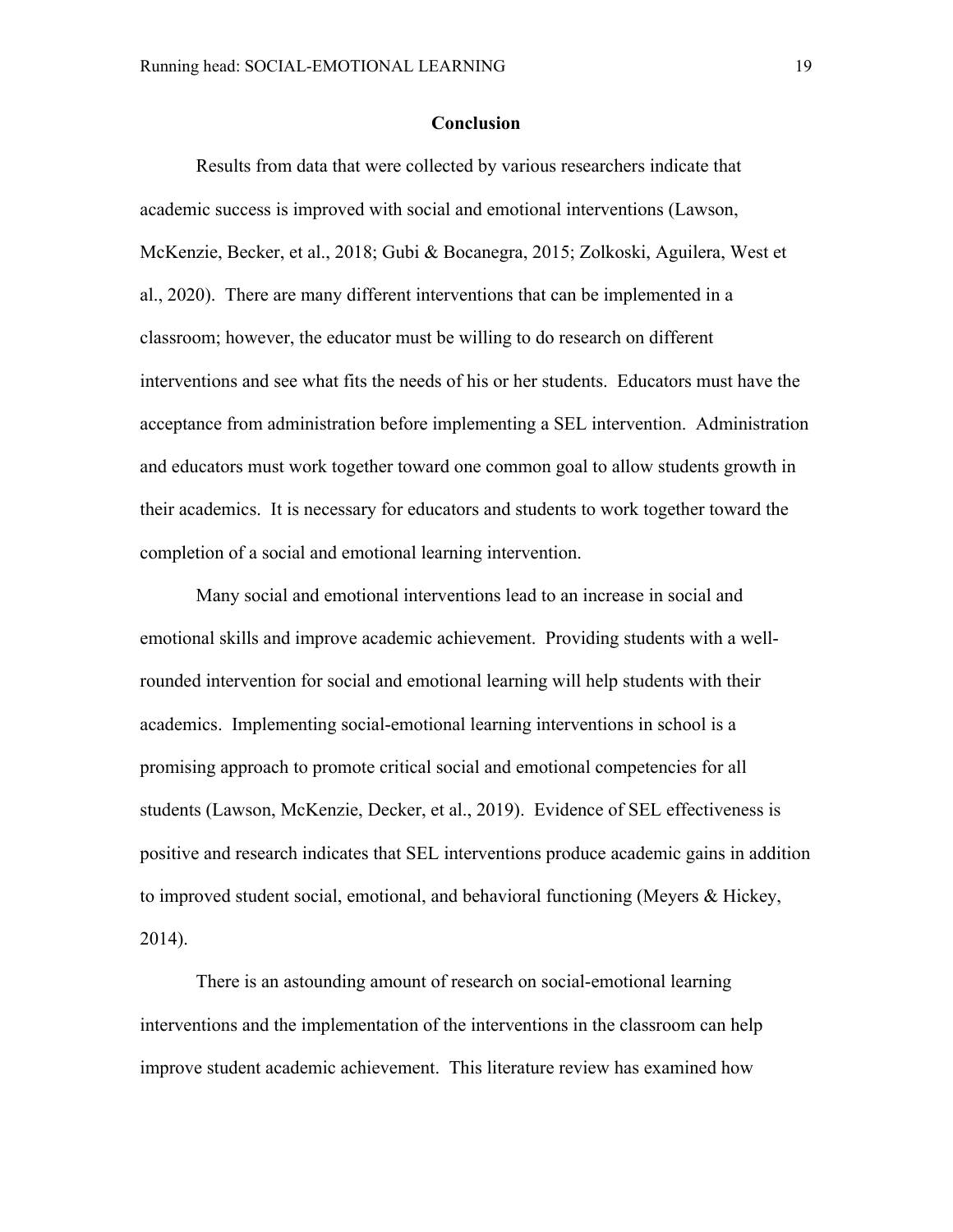educators can implement interventions in the classroom and report successful academic achievement. The findings of the literature review revealed that student academic success is greater when SEL interventions are implemented in the classroom. Addressing student challenges will increase the likelihood that more evidence-based interventions will effectively be implemented in schools and will support academic, social, and emotional development of students.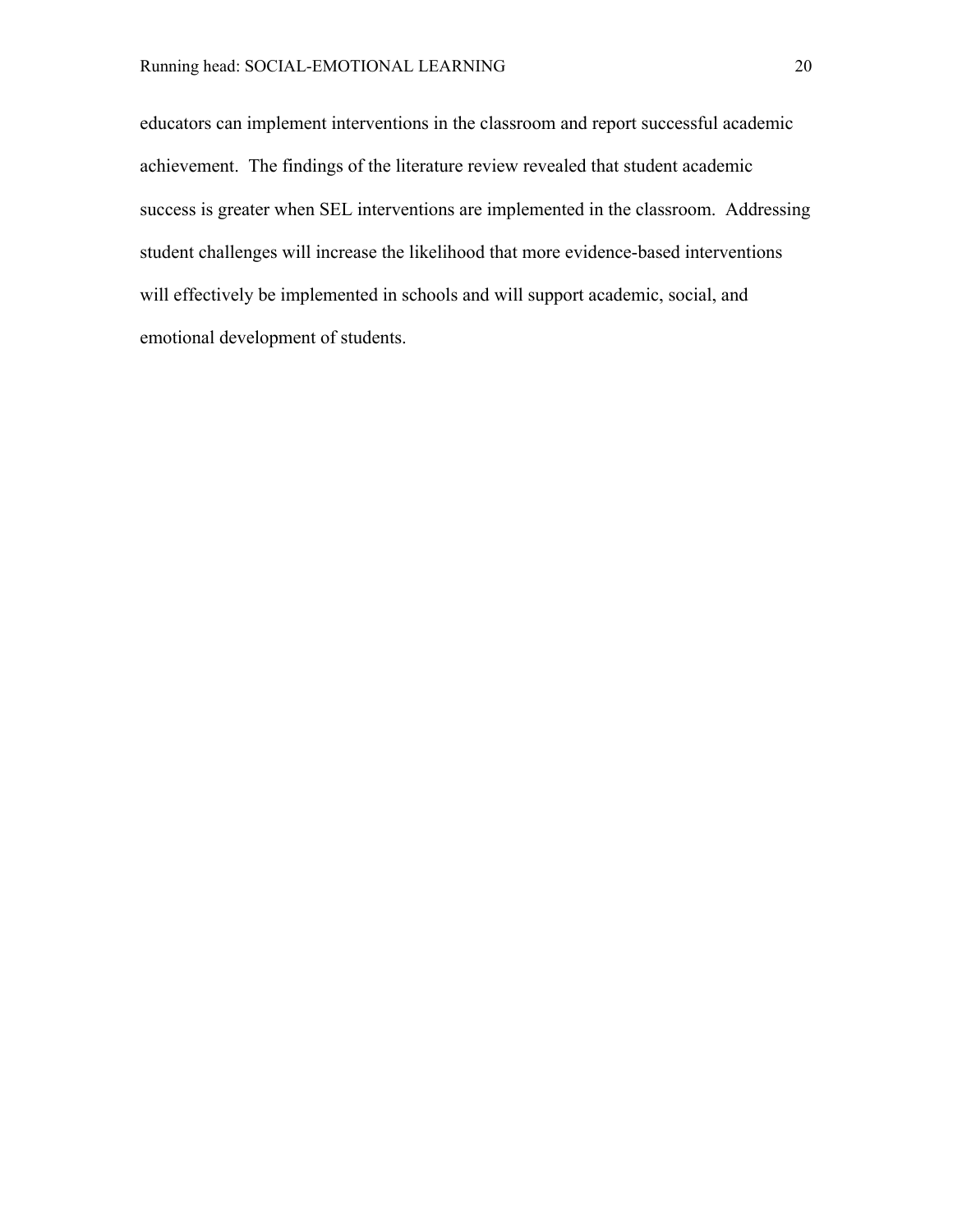# **References**

- Baroody, A. E., Rimm-Kaufman, S., Larsen, R. A., & Curby, T. W. (2014). The link between responsive classroom training and student-teacher relationship quality in the fifth grade: A study of fidelity of implementation. *School Psychology Review*, 43(1), 69-85. https://www-proquestcom.ezproxy.nwciowa.edu/docview/1562152324/1A86FA2D91824849PQ/1?acc ountid=28306
- Berg, J. K., & Aber, J. L. (2015). The direct and moderating role of school interpersonal climate on children's academic outcomes in the context of whole-school, socialemotional learning programs. *Society for Research on Educational Effectiveness*, 2040 Sheridan Road, Evanston, IL 60208. Retrieved from Education Collection; ERIC https://www-proquest-

com.ezproxy.nwciowa.edu/docview/1773217659/F909C553B9A44209PQ/1?acco untid=28306

Brackett, M. A., Reyes, M. R., Rivers, S. E., Elbertson, N. A., & Salovey, P. (2012). Assessing teachers' beliefs about social and emotional learning. *Journal of Psychoeducational Assessment*, 30(3), 219-236. http://dx.doi.org.ezproxy.nwciowa.edu/10.1037/t36292000

CASEL. (2021). *About CASEL*. https://casel.org/about-2/

Daunic, A., Corbett, N., Smith, S., Barnes, T., Santiago-Poventud, L., Chalfant, P., ... Gleaton, J. (2013). Brief report: Integrating social-emotional learning with literacy instruction: An intervention for children at risk for emotional and behavioral disorders. *Behavioral Disorders*, 39(1), 43-51. https://www-proquest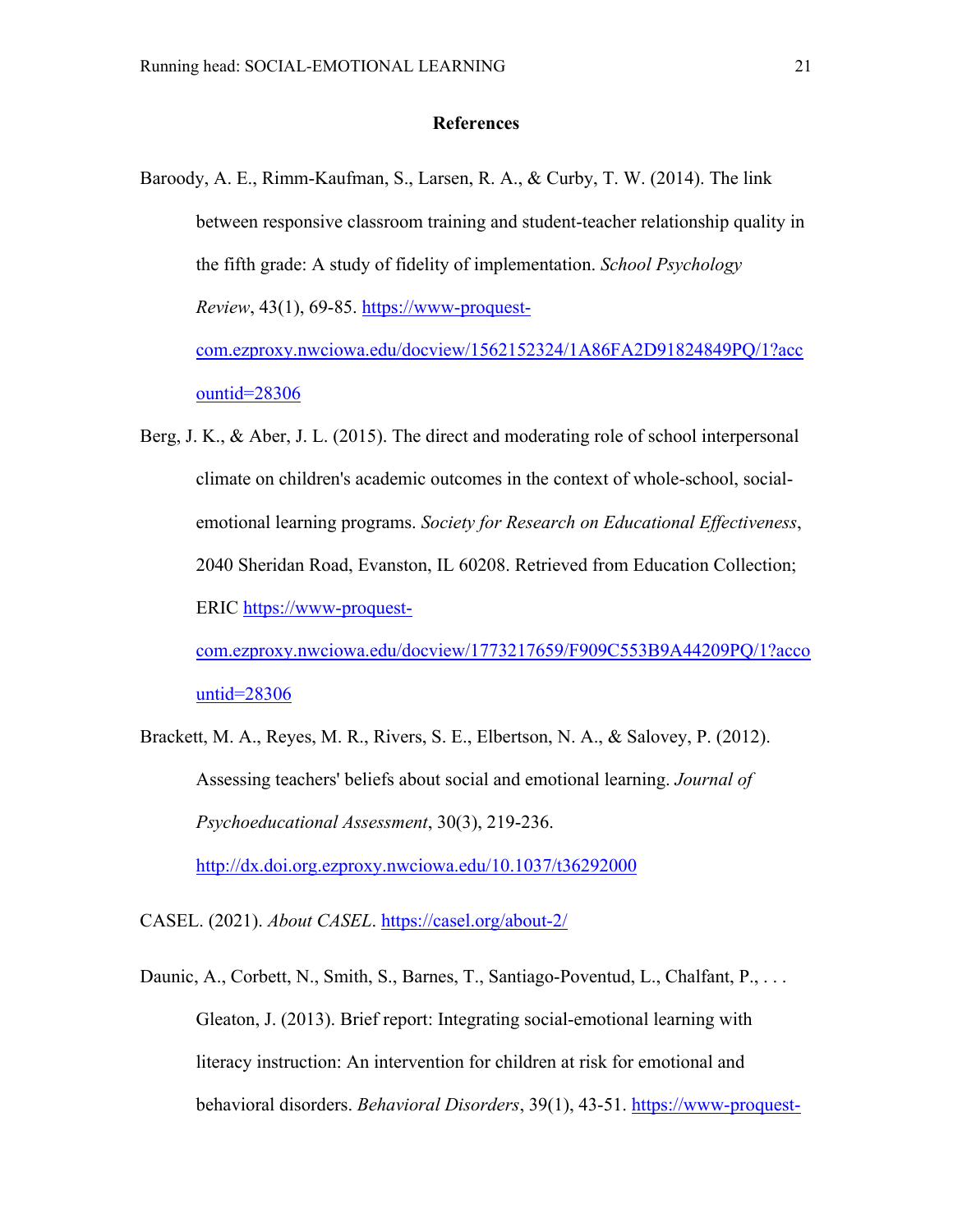com.ezproxy.nwciowa.edu/docview/1651848181/F117171FEE4F4EFDPQ/1?acc ountid=28306

- Durlak, J. A., Weissberg, R. P., Dymnicki, A. B., Taylor, R. D., & Schellinger, K. B. (2011). The impact of enhancing students' social and emotional learning: A metaanalysis of school-based universal interventions. *Child Development, 82*(1), 405- 432. http://dx.doi.org.ezproxy.nwciowa.edu/10.1111/j.14678624.2010.01564.x
- Ferreira, M., Martinsone, B., & Talić, S. (2020). Promoting sustainable social emotional learning at school through relationship-centered learning environment, teaching methods and formative assessment. *Journal of Teacher Education for Sustainability*, 22(1), 21-36. https://www-proquestcom.ezproxy.nwciowa.edu/docview/2426708952/81E2383B30994911PQ/1?acco untid=28306
- Gubi, A. A., & Bocanegra, J. O. (2015). Impact of the common core on social-emotional learning initiatives with diverse students. *Contemporary School Psychology*, 19(2), 98-102. https://www-proquestcom.ezproxy.nwciowa.edu/docview/1794480676/B6D5FE6A04C34D1BPQ/1?ac countid=28306
- Gunter, L., Caldarella, P., Korth, B. B., & Young, K. R. (2012). Promoting social and emotional learning in preschool students: A study of strong start pre-K. *Early Childhood Education Journal, 40*(3), 151-159. https://www-proquestcom.ezproxy.nwciowa.edu/docview/1017620833/1DB692450904427CPQ/1?acco untid=28306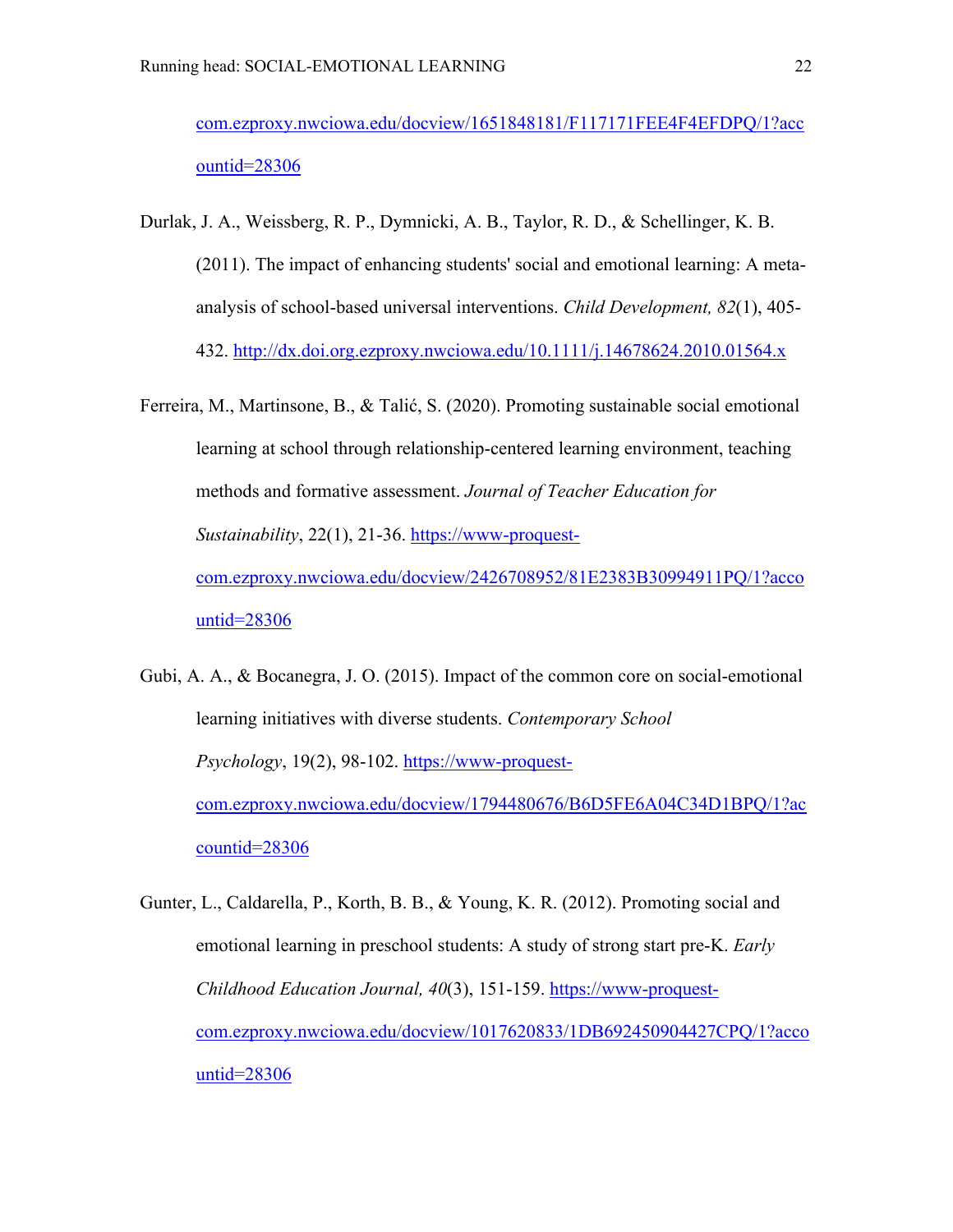Hanson-Peterson, J., Schonert-Reichl, K., & Smith, V. (2016). Teachers' beliefs about emotions: Relations to teacher characteristics and social and emotional learning program Implementation/*Prepricanja uciteljev o custvih: Povezava z znacilnostmi uciteljev ter implementacijo programa socialnega in custvenega ucenja. Solsko Polje, 27*(1), 13-39,195-196,209-210. https://www-proquestcom.ezproxy.nwciowa.edu/docview/1843843444/877F8BA9929649C3PQ/1?acco untid=28306

Humphries, M. L., Williams, B. V., & May, T. (2018). Early childhood teachers' perspectives on social-emotional competence and learning in urban classrooms. *Journal of Applied School Psychology*, 34(2), 157-179. http://dx.doi.org.ezproxy.nwciowa.edu/10.1080/15377903.2018.1425790

- Jones, S. M., Barnes, S. P., Bailey, R., & Doolittle, E. J. (2017). Promoting social and emotional competencies in elementary school. *The Future of Children*, 27(1), 49- 72. https://www-proquestcom.ezproxy.nwciowa.edu/docview/1913348732/E07BBFD39914291PQ/1?acco untid=28306
- Kelm, J. L., McIntosh, K., & Cooley, S. (2014). Effects of implementing school-wide positive behavioural interventions and supports on problem behaviour and academic achievement in a Canadian elementary school. *Canadian Journal of School Psychology, 29*(3), 195-212. https://www-proquestcom.ezproxy.nwciowa.edu/docview/1619506004/CCD7801FCD934DCBPQ/1?ac countid=28306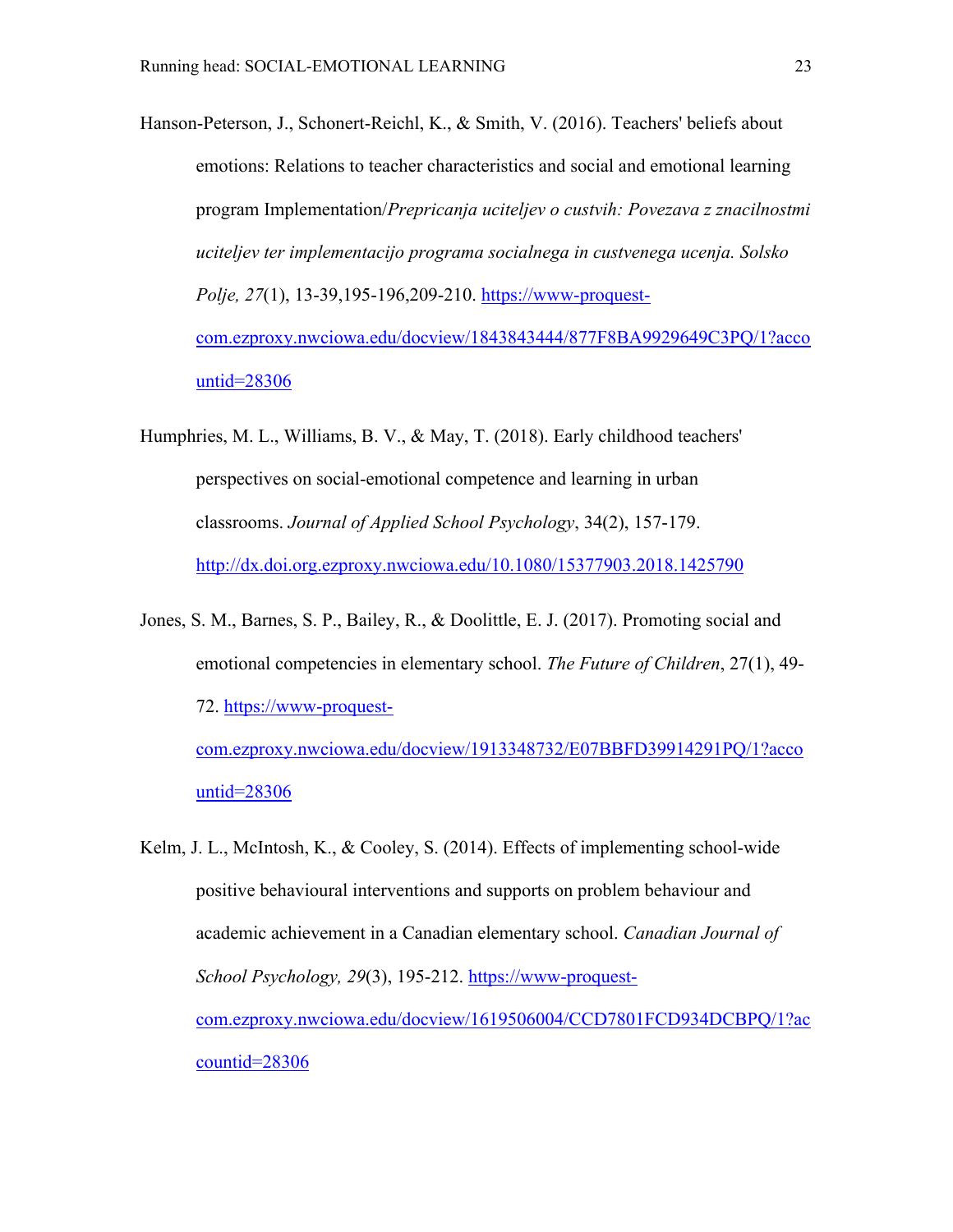Lawson, G. M., McKenzie, M. E., Becker, K. D., Selby, L., & Hoover, S. A. (2019). The core components of evidence-based social emotional learning programs. *Prevention Science, 20*(4), 457-467. https://www-proquestcom.ezproxy.nwciowa.edu/docview/2135205972/C8A1A35A5CCF4783PQ/1?ac countid=28306

Low, S., Smolkowski, K., Cook, C., & Desfosses, D. (2019). Two-year impact of a universal social-emotional learning curriculum: Group differences from developmentally sensitive trends over time. *Developmental Psychology*, 55(2), 415-433. https://www-proquestcom.ezproxy.nwciowa.edu/docview/2160915826/24F84F1127FF4904PQ/1?acco

untid=28306

Martinez, L. (2016). Teachers' voices on social emotional learning: Identifying the conditions that make implementation possible. *International Journal of Emotional Education*, 8(2), 6-24. https://www-proquestcom.ezproxy.nwciowa.edu/docview/1870294975/BFBD9577C6144CE0PQ/1?acc

ountid=28306

Meyers, A. B., & Hickey, A. M. (2014). Multilevel prospective dynamics in school-based social and emotional learning programs. *Journal of Cognitive Education and Psychology*, 13(2), 218-231. https://www-proquestcom.ezproxy.nwciowa.edu/docview/1703287030/FB741C524458410EPQ/1?acco untid=28306

Nenonene, R. L., Gallagher, C. E., Kelly, M. K., & Collopy, R. M. B. (2019). Challenges and opportunities of infusing social, emotional, and cultural competencies into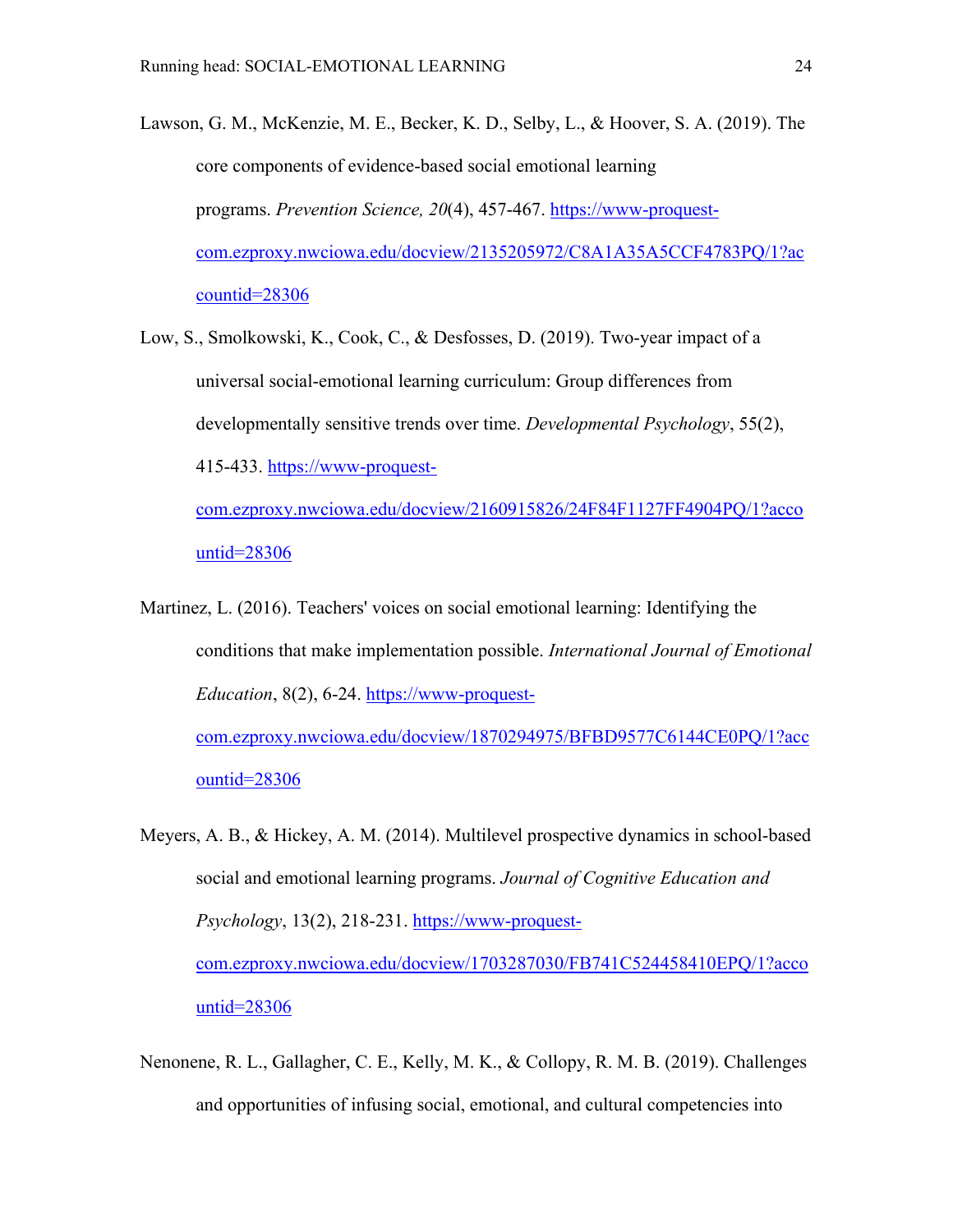teacher preparation: One program's story. *Teacher Education Quarterly*, 46(4), 92-115. https://www-proquestcom.ezproxy.nwciowa.edu/docview/2304942774/56270CA6253144ABPQ/1?acc

ountid=28306

Poulou, M. S. (2018). Students' emotional and behavioral difficulties: The role of teachers' social and emotional learning and teacher-student relationships. *International Journal of Emotional Education, 10*(2), 146-153. https://www-proquestcom.ezproxy.nwciowa.edu/docview/2174042056/8FC129444A094A53PQ/1?acco untid=28306

- Reyes, M. R., Brackett, M. A., Rivers, S. E., Elbertson, N. A., & Salovey, P. (2012). The interaction effects of program training, dosage, and implementation quality on targeted student outcomes for the RULER approach to social and emotional learning. *School Psychology Review,* 41(1), 82-99. https://www-proquestcom.ezproxy.nwciowa.edu/docview/1011856402/F34F2E279ADC4394PQ/1?acc ountid=28306
- Rimm-Kaufman, S. E., Larsen, R. A. A., Baroody, A. E., Curby, T. W., Ko, M., Thomas, J. B., Merritt, E. G., Abry, T. & DeCoster, J. (2014). Efficacy of the "responsive classroom" approach: Results from a 3-year, longitudinal randomized controlled trial. *American Educational Research Journal, 51*(3), 567-603. http://dx.doi.org.ezproxy.nwciowa.edu/10/3102/0002831214523821
- Schonfeld, D. J., Adams, R. E., Fredstrom, B. K., Weissberg, R. P., Gilman, R., Voyce, C., Tomlin, R. & Speese-Linehan, D. (2015). Cluster-randomized trial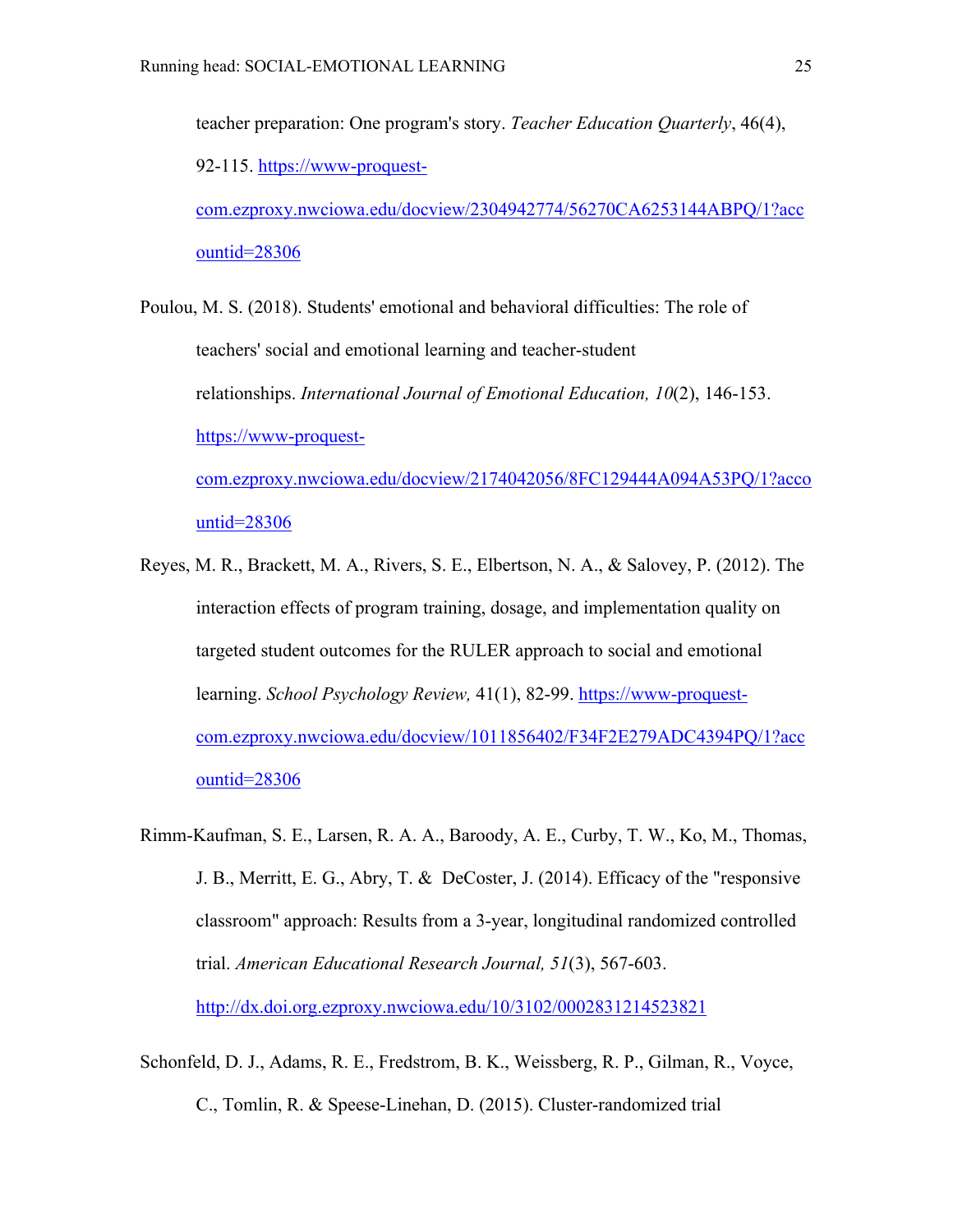demonstrating impact on academic achievement of elementary social-emotional learning. *School Psychology Quarterly, 30*(3), 406-420. https://www-proquestcom.ezproxy.nwciowa.edu/docview/1634729011/A075B7D7A163493BPQ/1?acc ountid=28306

- Schonert-Reichl, K. (2017). Social and emotional learning and teachers. *The Future of Children*, 27(1), 137-155. http://ezproxy.nwciowa.edu/login?url=https://wwwproquest-com.ezproxy.nwciowa.edu/scholary-journals/social-emotional-learningteachers/docview/2434476657/se-2?accountid=28306
- Sciaraffa, M. A., Zeanah, P. D., & Zeanah, C. H. (2018). Understanding and promoting resilience in the context of adverse childhood experiences. *Early Childhood Education Journal, 46*(3), 343-353. https://www-proquestcom.ezproxy.nwciowa.edu/docview/1924687968/B1CCBEEE645F4F3EPQ/1?ac countid=28306
- Sklad, M., Diekstra, R., De Ritter, M., Ben, J., & Gravesteijn, C. (2012). Effectiveness of school-based universal social, emotional, and behavioral programs: Do they enhance students' development in the area of skill, behavior, and adjustment? *Psychology in the Schools, 49*(9), 892-909. http://dx.doi.org.ezproxy.nwciowa.edu/10.1037/t00966000
- Wallender, J. L., Hiebel, A. L., PEQUEEN, C. V., & Kain, M. A. (2020). Effects of an explicit curriculum on social- emotional competency in elementary and middle school students. *Delta Kappa Gamma Bulletin*, 86(3), 32-43. https://wwwproquest-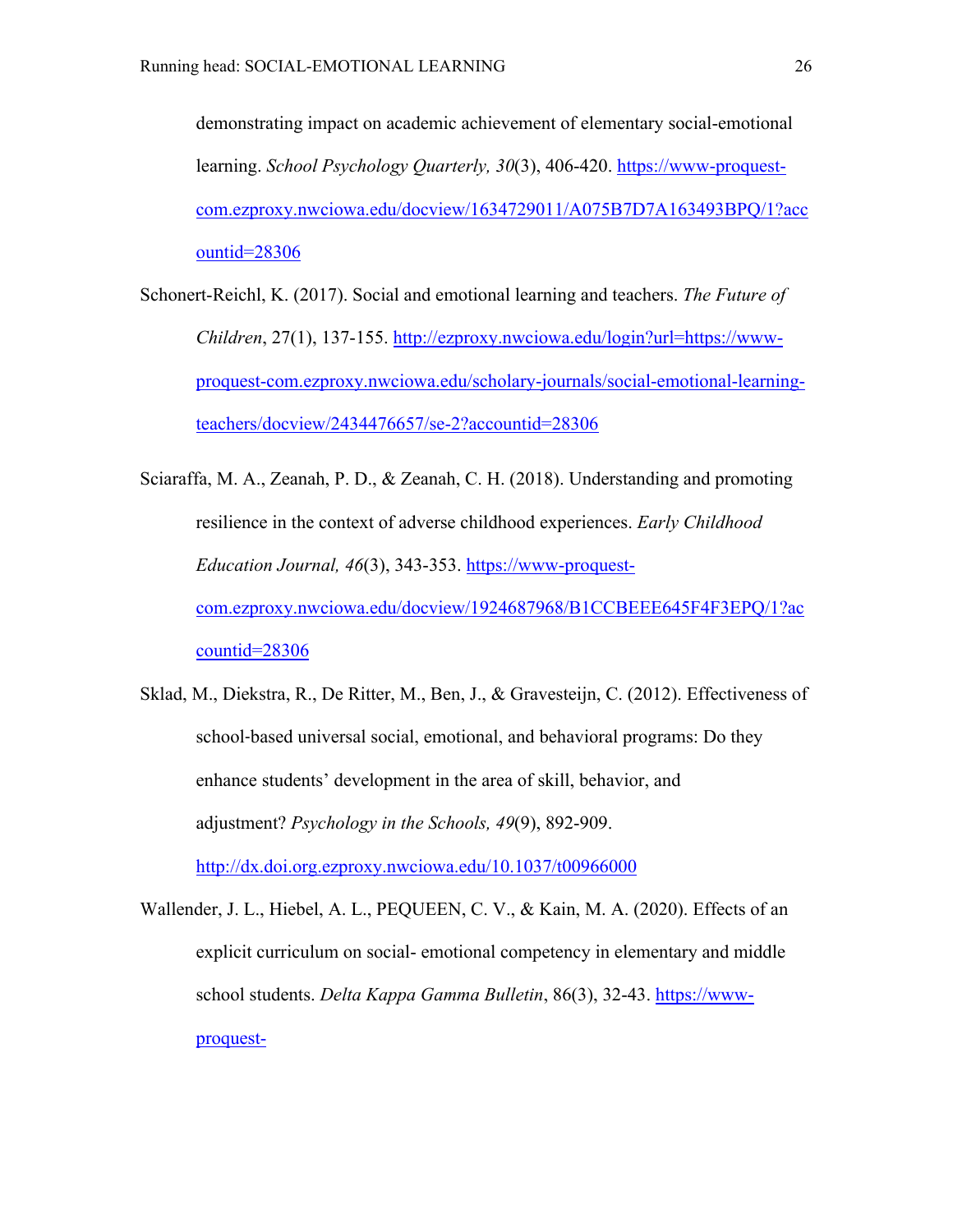com.ezproxy.nwciowa.edu/docview/2457214831/5B3F5DE0F6124B8EPQ/1?acc ountid=28306

- Wanless, S. B., Patton, C. L., Rimm-Kaufman, S., & Deutsch, N. L. (2013). Setting-level influences on implementation of the responsive classroom approach. *Prevention Science, 14*(1), 40-51. https://www-proquestcom.ezproxy.nwciowa.edu/docview/1348793676/3D3D385CA30D48D8PQ/1?ac countid=28306
- Whitcomb, S. A., & Merrell, K. W. (2012). Understanding implementation and effectiveness of strong start K-2 on social-emotional behavior. *Early Childhood Education Journal*, 40(1), 63-71. https://www-proquestcom.ezproxy.nwciowa.edu/docview/993100145/72AF55E5365C42D6PQ/1?acco untid=28306
- Zolkoski, S. M., Aguilera, S. E., West, E. M., Miller, G. J., Holm, J. M., Sass, S. M., & Stocks, E. L. (2020). Teacher perceptions of skills, knowledge, and resources needed to promote social and emotional learning in rural classrooms. *The Rural Educator*, 41(3), 1-11. https://www-proquestcom.ezproxy.nwciowa.edu/docview/2504562139?OpenUrlRefId=info:xri/sid:wcd iscovery&accountid=28306